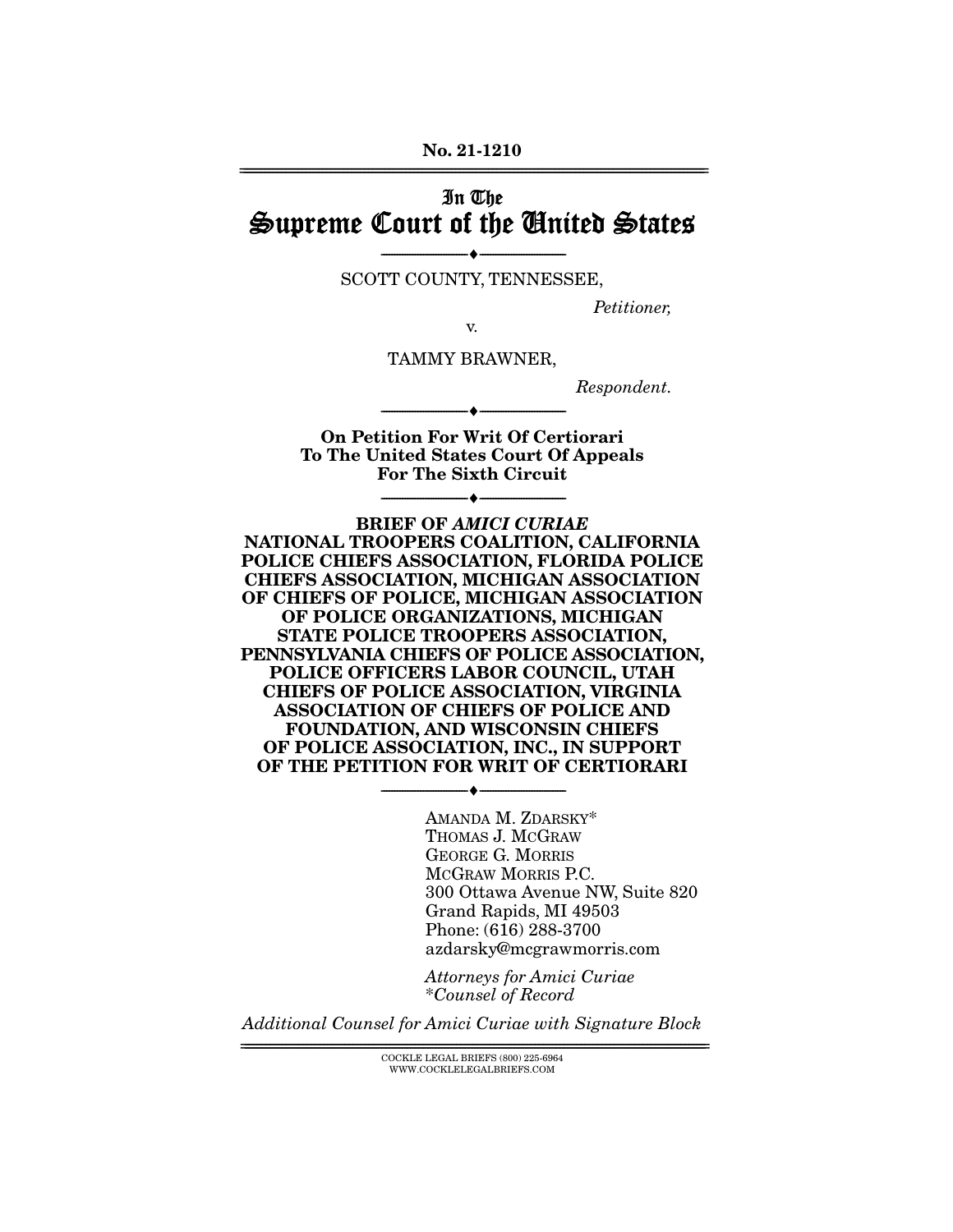# TABLE OF CONTENTS

|--|

|    |                                                                                                                                                                                                    | $\mathbf{i}$   |
|----|----------------------------------------------------------------------------------------------------------------------------------------------------------------------------------------------------|----------------|
|    |                                                                                                                                                                                                    | iii            |
|    |                                                                                                                                                                                                    | $\mathbf{1}$   |
|    | SUMMARY OF THE ARGUMENT                                                                                                                                                                            | $\overline{4}$ |
|    | REASONS TO GRANT THE PETITION                                                                                                                                                                      | 7              |
| Ι. | The Circuits Are Sharply Divided in an<br>Acknowledged 4-4 Split on the Standard<br>for Claims of Inadequate Medical Care by                                                                       | 7              |
| П. | The Second, Sixth, Seventh and Ninth Cir-<br>cuits Erred in Extending Kingsley to<br>Claims of Inadequate Medical Care                                                                             | 11             |
|    | A. The Fourteenth Amendment Addresses<br>Abuses of Government Authority, Evi-<br>denced by Deliberate Decisions to De-<br>prive Individuals of Constitutional<br>Rights, Not Common Law Negligence | 12             |
|    | Deliberate Indifference is the Proper<br>В.<br>Test to Be Applied to Fourteenth<br>Amendment Claims of Inadequate                                                                                  | 15             |
|    | Use of Force, at Issue in Kingsley, is<br>C.<br>Categorically Different from a Failure<br>to Provide Adequate Medical Care                                                                         | 18             |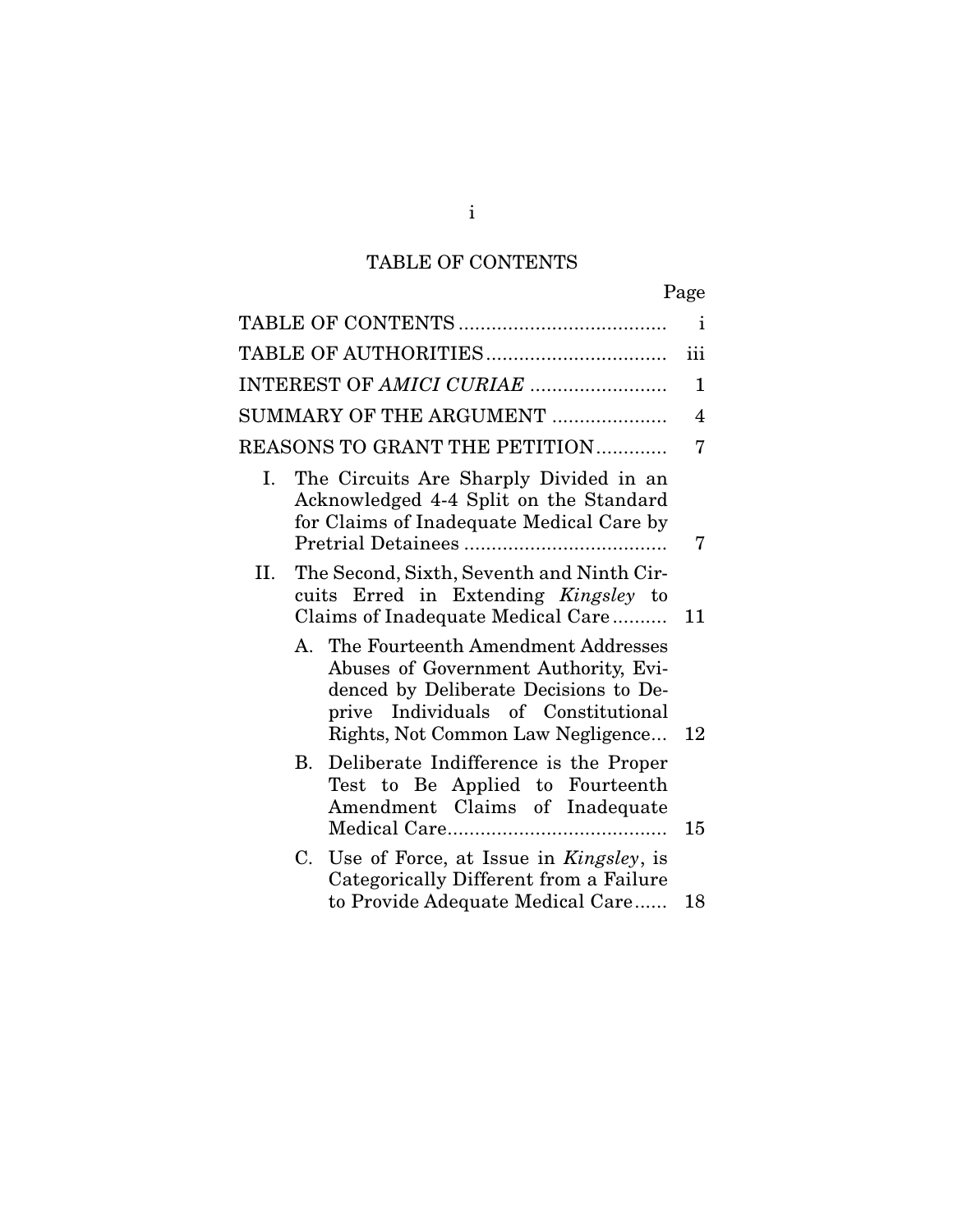# TABLE OF CONTENTS—Continued

Page

| III. The Proper Standard to Be Applied to Four- |    |
|-------------------------------------------------|----|
| teenth Amendment Medical Care Claims            |    |
| Presents an Issue of Grave Constitutional       |    |
|                                                 |    |
|                                                 | 25 |

ii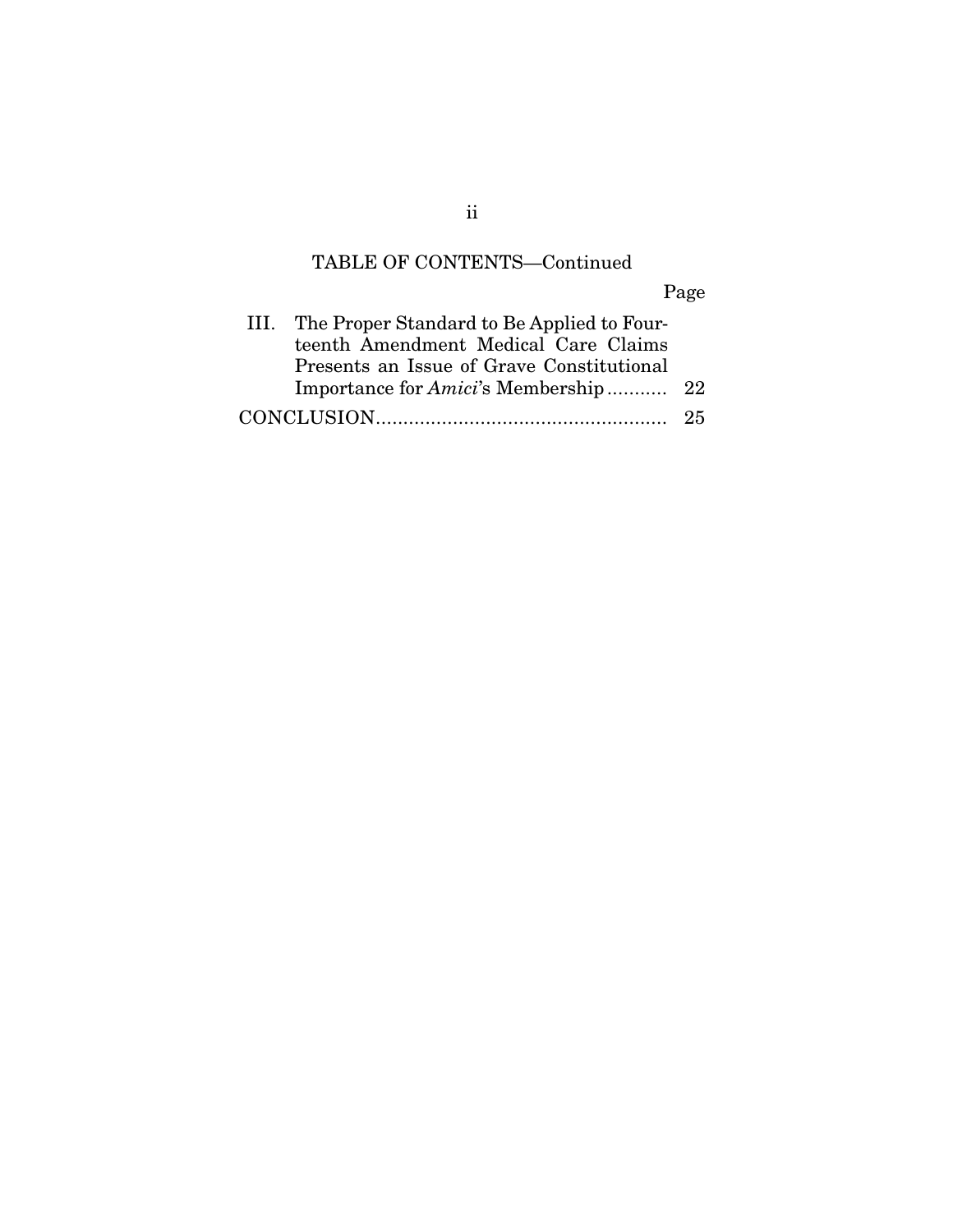## TABLE OF AUTHORITIES

Page

# **CASES**

| Bd. v. Farnham, 394 F.3d 469 (7th Cir. 2005) 8        |
|-------------------------------------------------------|
| Bell v. Wolfish, 441 U.S. 520 (1979)  13, 17, 19, 22  |
| Block v. Rutherford, 468 U.S. 576 (1984)13            |
| Brawner v. Scott Cty., Tennessee, 14 F.4th 585        |
| Butler v. Fletcher, 465 F.3d 340 (8th Cir. 2006) 7    |
| Castro v. Cty. of Los Angeles, 833 F.3d 1060 (9th     |
| Charles v. Orange Cty., 925 F.3d 73 (2d Cir.          |
| Clouthier v. Cty. of Contra Costa, 591 F.3d 1232      |
| Cook ex rel. Estate of Tessier v. Sheriff of Monroe   |
| Cope v. Cogdill, 3 F.4th 198 (5th Cir. 2021) 7, 10    |
| Coscia v. Town of Pembroke, 659 F.3d 37 (1st Cir.     |
| Crawford-El v. Britton, 523 U.S. 574 (1998) 25        |
| Daniels v. Williams, 474 U.S. 327 (1986) 13, 14, 22   |
| Darnell v. Pineiro, 849 F.3d 17 (2d Cir. 2017)9       |
| Davidson v. Cannon, 474 U.S. 344 (1986) 14            |
| Est. of Vallina v. Cty. of Teller Sheriff's Off., 757 |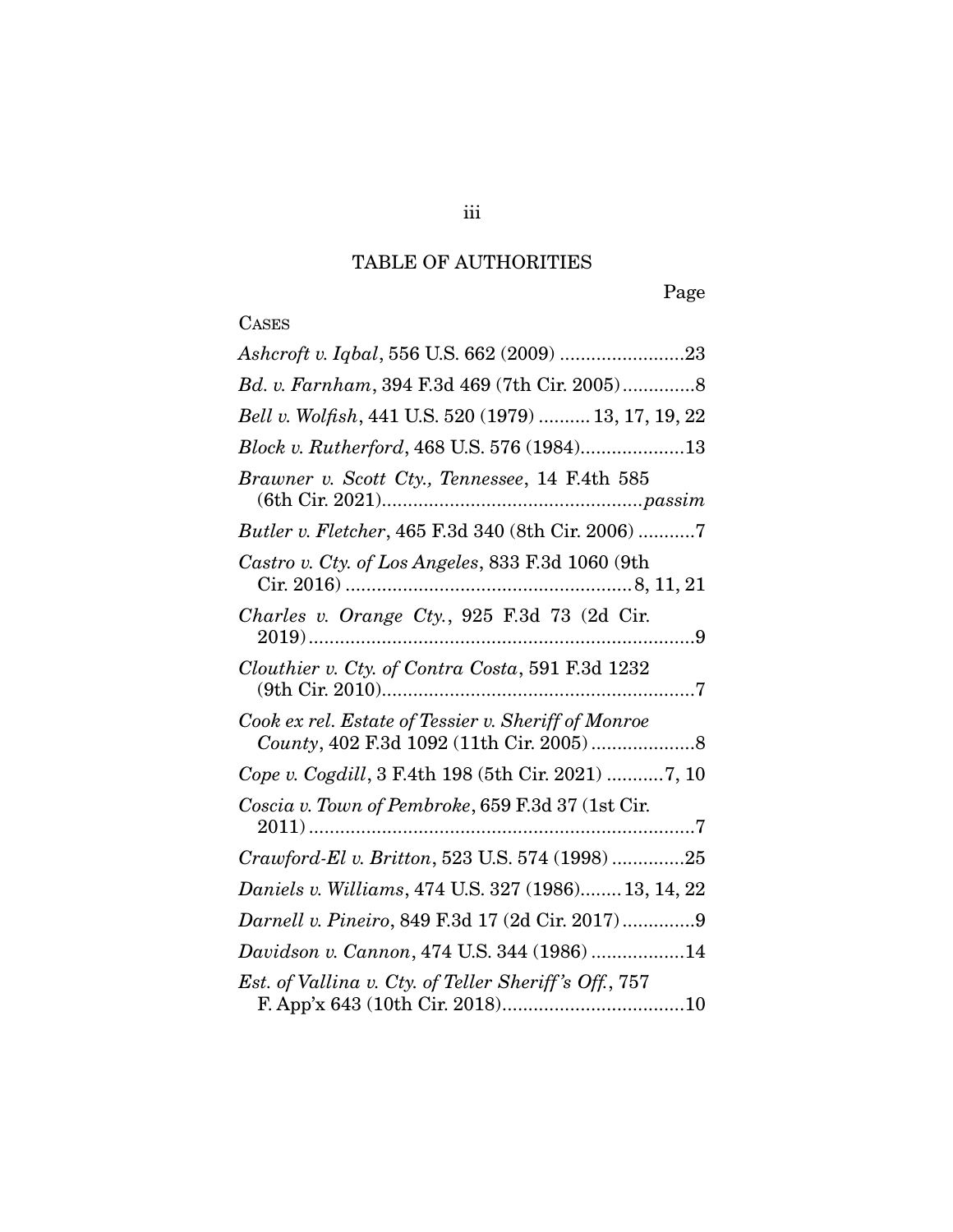## TABLE OF AUTHORITIES—Continued

| Page                                                                                        |
|---------------------------------------------------------------------------------------------|
| Estelle v. Gamble, 429 U.S. 97 (1976) 5, 7, 12, 15                                          |
| Farmer v. Brennan, 511 U.S. 825 (1994) passim                                               |
| Gomez v. Cty. of Westchester, 649 F. App'x 93 (2d)                                          |
| Gordon v. Cty. of Orange, 888 F.3d 1118 (9th Cir.<br>. 9                                    |
| Kennedy v. Mendoza-Martinez, 372 U.S. 144                                                   |
| Kingsley v. Hendrickson, 576 U.S. 389 (2015) passim                                         |
| Lombardo v. City of St. Louis, Missouri, 141                                                |
| Martinez v. Beggs, 563 F.3d 1082 (10th Cir.                                                 |
| McCulloch v. Maryland, 4 Wheat. (17 U.S.) 316<br>$(1819)$                                   |
| Miranda v. Cty. of Lake, 900 F.3d 335 (7th Cir.                                             |
| Monell v. Dep't of Soc. Servs. of City of New York,                                         |
| Nam Dang by & through Vina Dang v. Sheriff,<br>Seminole Cty. Fla., 871 F.3d 1272 (11th Cir. |
|                                                                                             |
|                                                                                             |
| Scarbro v. New Hanover Cty., 374 F. App'x 366                                               |

iv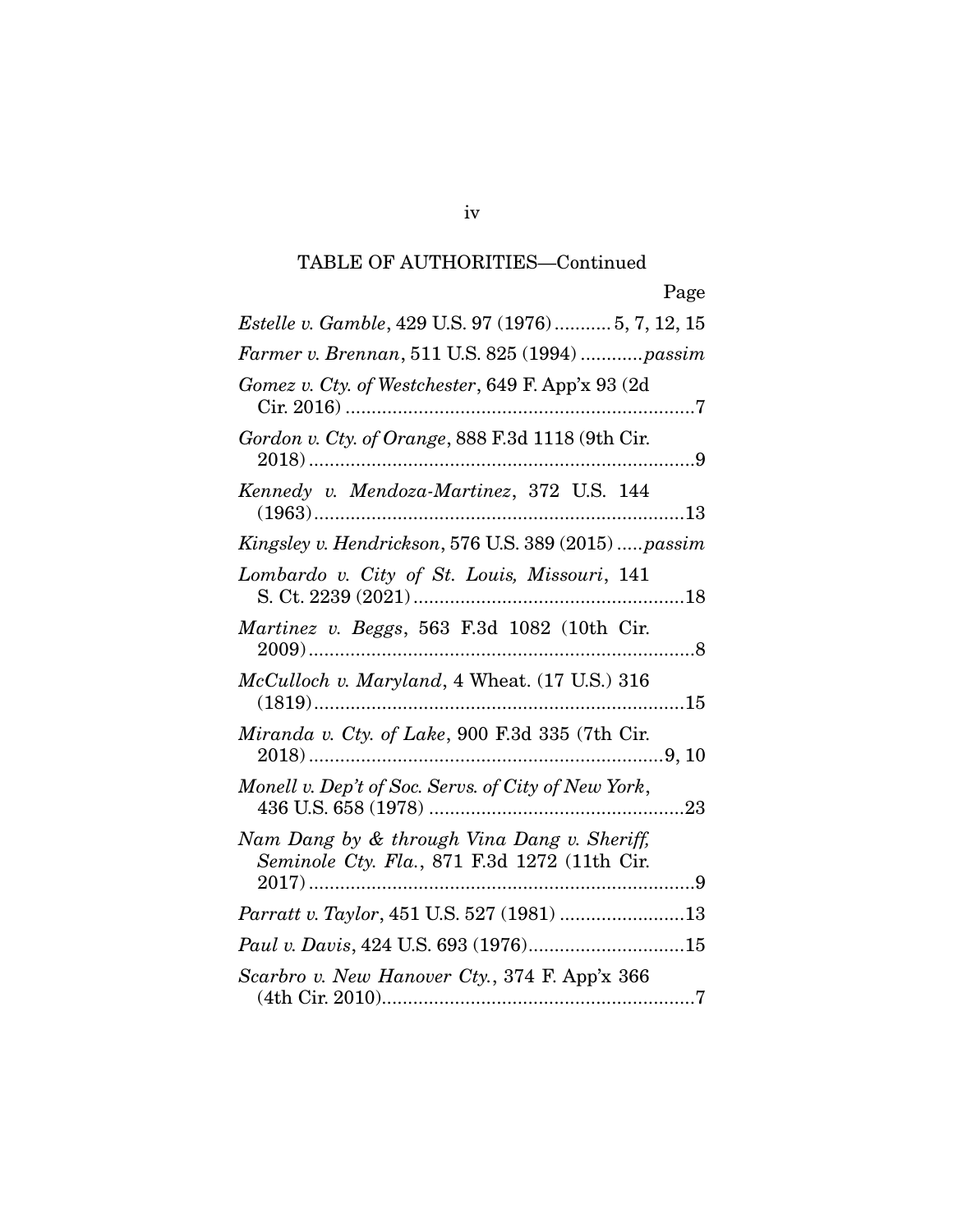# TABLE OF AUTHORITIES—Continued

| Strain v. Regalado, 977 F.3d 984 (10th Cir.                                                                                                      |
|--------------------------------------------------------------------------------------------------------------------------------------------------|
| Sylvester v. City of Newark, 120 F. App'x 419 (3d                                                                                                |
| Whitney v. City of St. Louis, Missouri, 887 F.3d                                                                                                 |
| <b>CONSTITUTIONAL PROVISIONS</b>                                                                                                                 |
|                                                                                                                                                  |
| <b>OTHER AUTHORITIES</b>                                                                                                                         |
| American Law Institute, Model Penal Code                                                                                                         |
| J. Hall, General Principles of Criminal Law (2d                                                                                                  |
| "Jail Inmates in 2020—Statistical Tables," U.S.<br>Department of Justice, Bureau of Justice Sta-                                                 |
| Jails: Inadvertent Health Care Providers; "Med-<br>ical Problems of State and Federal Prisoners<br>and Jail Inmates, 2011-2012, U.S. Depart-     |
| R. Perkins & R. Boyce, Criminal Law (3d ed.                                                                                                      |
| "Scienter" Webster-dictionary.org, Legal Dic-<br>tionary, Webster's 1913 Dictionary, https://<br>www.webster-dictionary.org/definition/Scienter, |

v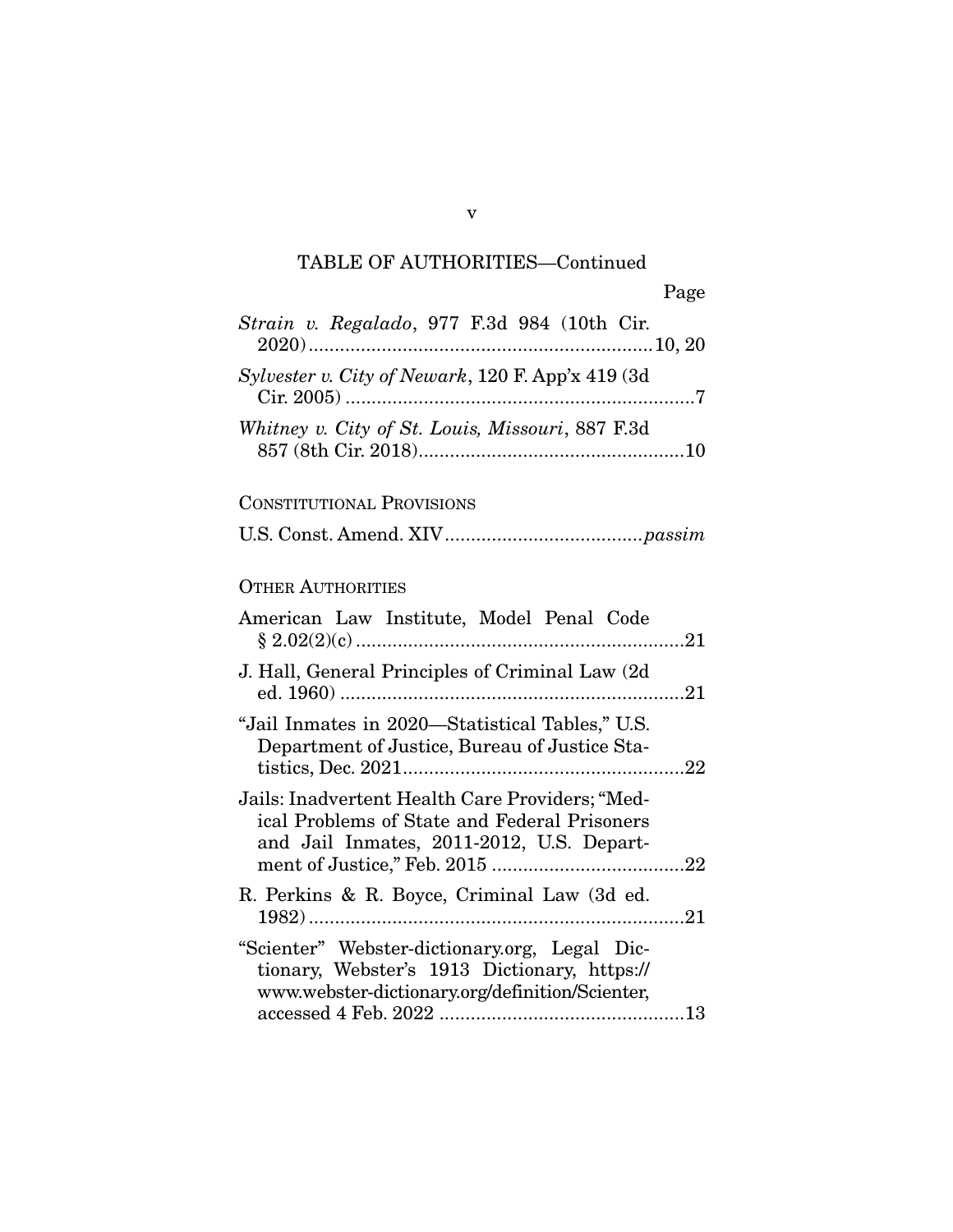TABLE OF AUTHORITIES—Continued

Page

**STATUTES** 

42 U.S.C. § 1983 ........................................................ 3, 6

vi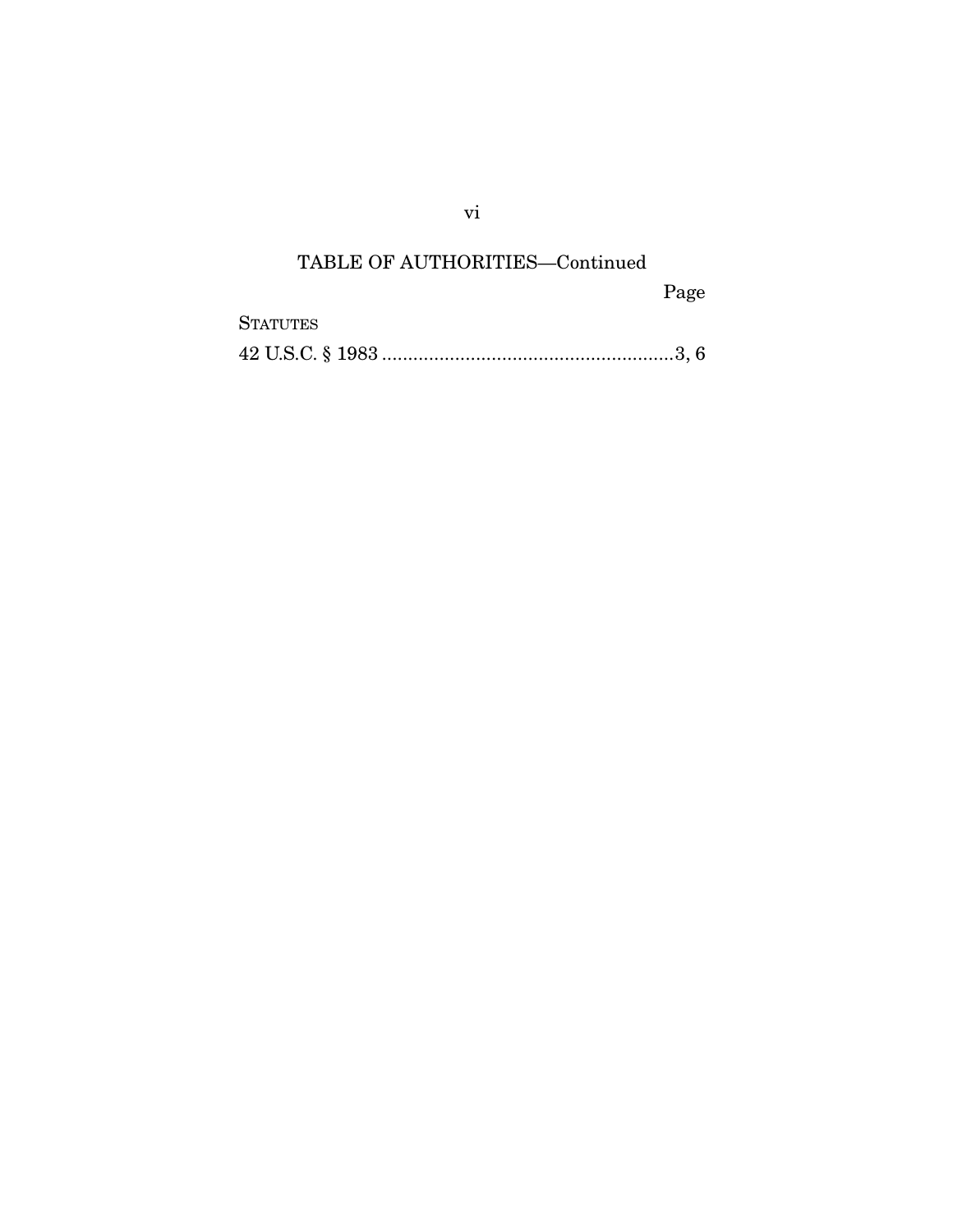#### **INTEREST OF** *AMICI CURIAE*<sup>1</sup>

Amici Curiae are state and national law enforcement organizations, representing tens of thousands of members collectively. Their members interact with pretrial detainees in county jails, municipal detention facilities and in the course of transport from one custodial location to the next. Diverse in their missions, Amici have a unified interest in ensuring that individual officers are treated fairly and equitably across the Circuits with clear legal guidance regarding the scope of potential constitutional liability when faced with claims of inadequate medical care by pretrial detainees

 The National Troopers Coalition represents state troopers and highway patrol nationally. Its mission is to assist state associations with national representation and cooperation, develop standards and policies, improve benefits and programs, advocate for training expansion, and advance the working conditions for its 42,000 members from 43 states.

<sup>&</sup>lt;sup>1</sup> In accordance with United States Supreme Court Rule 37.6, Amici Curiae state that no counsel for any party has authored this brief in whole or in part or has made any monetary contribution to fund the preparation or submission of this brief. Tokio Marine HCC—Public Risk Group has contributed monetarily to the preparation and submission of this brief. Under Rule 37.2, Amici Curiae state that all parties received written 10-day notice of the intent to file this brief and have consented in writing to its filing.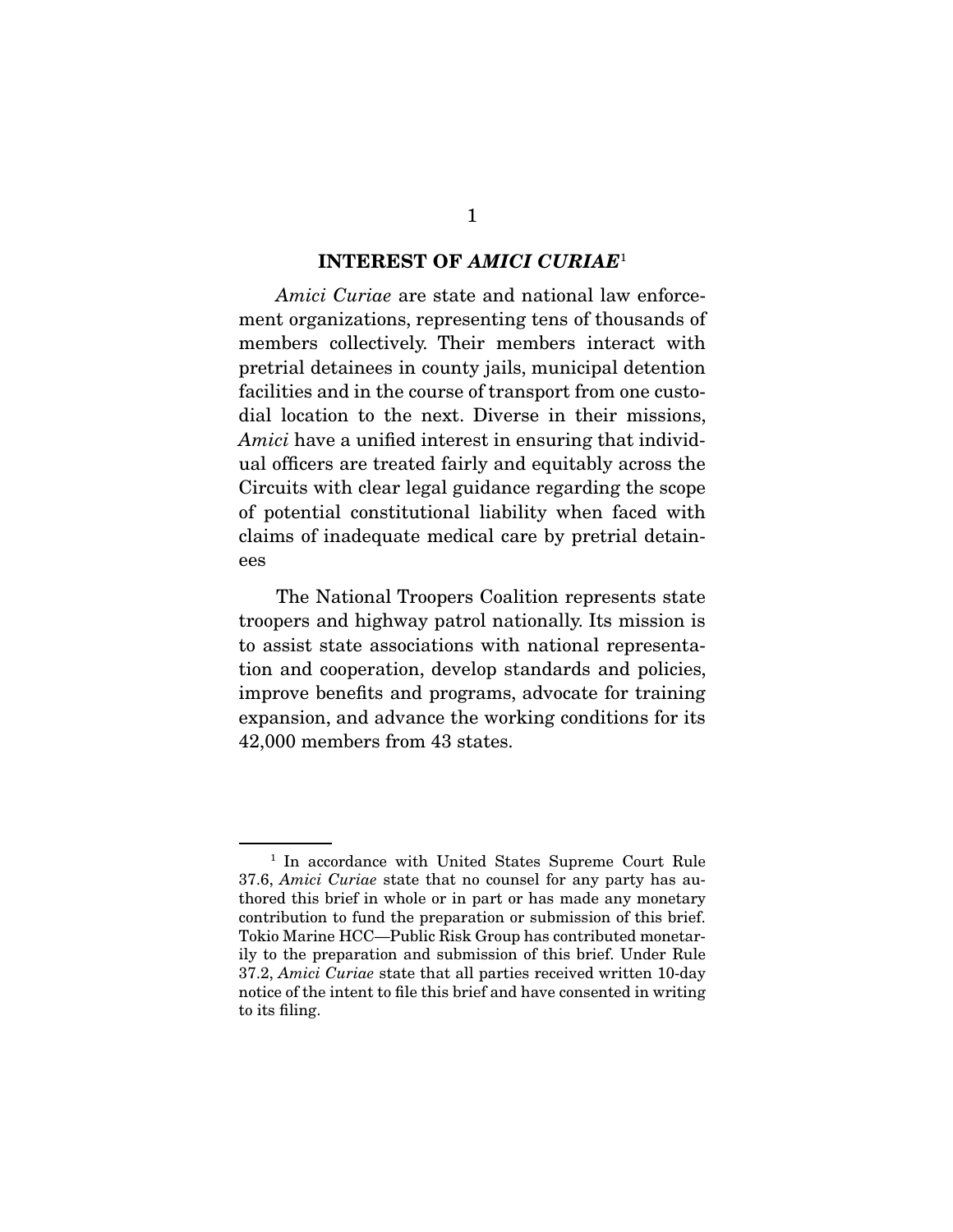The following state associations of chiefs of police are comprised of each state's top law enforcement executives:

California Police Chiefs Association; Florida Police Chiefs Association; Michigan Association of Chiefs of Police; Pennsylvania Chiefs of Police Association; Utah Chiefs of Police Association; Virginia Association of Chiefs of Police and Foundation; and Wisconsin Chiefs of Police Association, Inc.

Each state association is organized generally with the purpose of promoting the highest standards of the law enforcement profession through selection and training of law enforcement officers and the development of management personnel. They seek to encourage quality education through proactive training and educational programs and the development of professional administrative practices. Collectively, the state associations serve municipal police, state and county law enforcement officers, airport police, college and university police, tribal police, railroad and port authority police, and private business and security firms.

 The Michigan Association of Police Organizations is a non-partisan coalition with the purpose of legal advocacy on issues that could impact the Michigan public safety community and the criminal justice system. It represents the interests of 10,000 members across fourteen law enforcement agencies.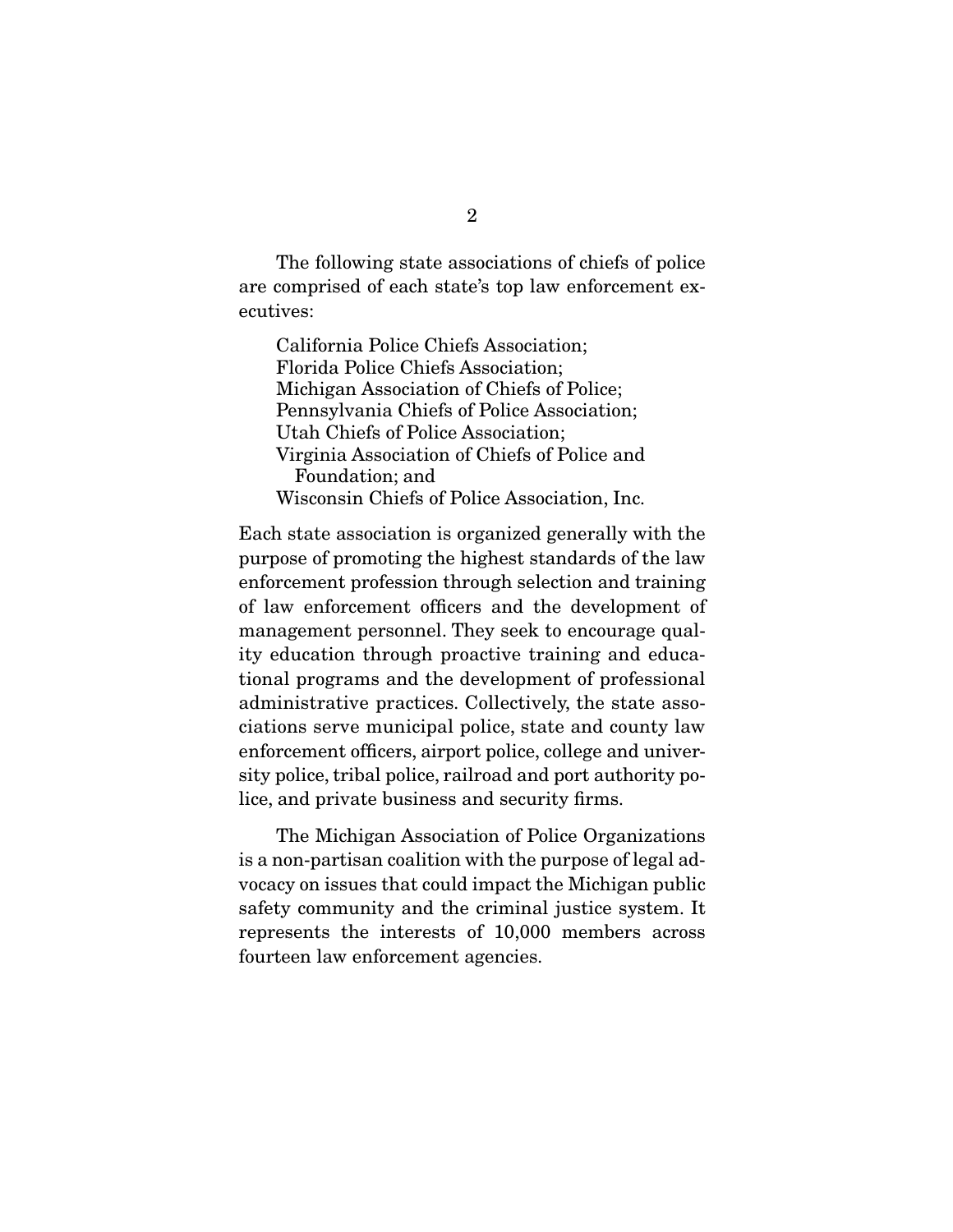The Michigan State Police Troopers Association, comprised of over 1,650 members, serves as the exclusive labor representative of troopers and sergeants of the Michigan State Police.

 The Police Officers Labor Council is a Michigan organization created to improve the working conditions of its members in the law enforcement field. It represents over 327 law enforcement collective bargaining units throughout the state of Michigan, for a total of over 3,300 officers.

\* \* \*

 While this Court's decisions as to the scope of liability under 42 U.S.C. § 1983 have consistently recognized that an individual may be liable only for the individual's own actions, the Second, Sixth, Seventh and Ninth Circuits have adopted a purely objective standard for Fourteenth Amendment claims of inadequate medical care that seeks to hold an individual officer liable without any intentional act, including under circumstances where the officer was indisputably unaware of any need to act. This presents officers with no reasonable way to guard against individual liability or mitigate personal risk.

Amici are gravely concerned that this expansion of personal liability by the Second, Sixth, Seventh and Ninth Circuits, untethered to any traditional Fourteenth Amendment standard, poses dangerous consequences to the law enforcement profession. Accordingly, Amici urge this Court to address the proper standard to be applied to claims of inadequate medical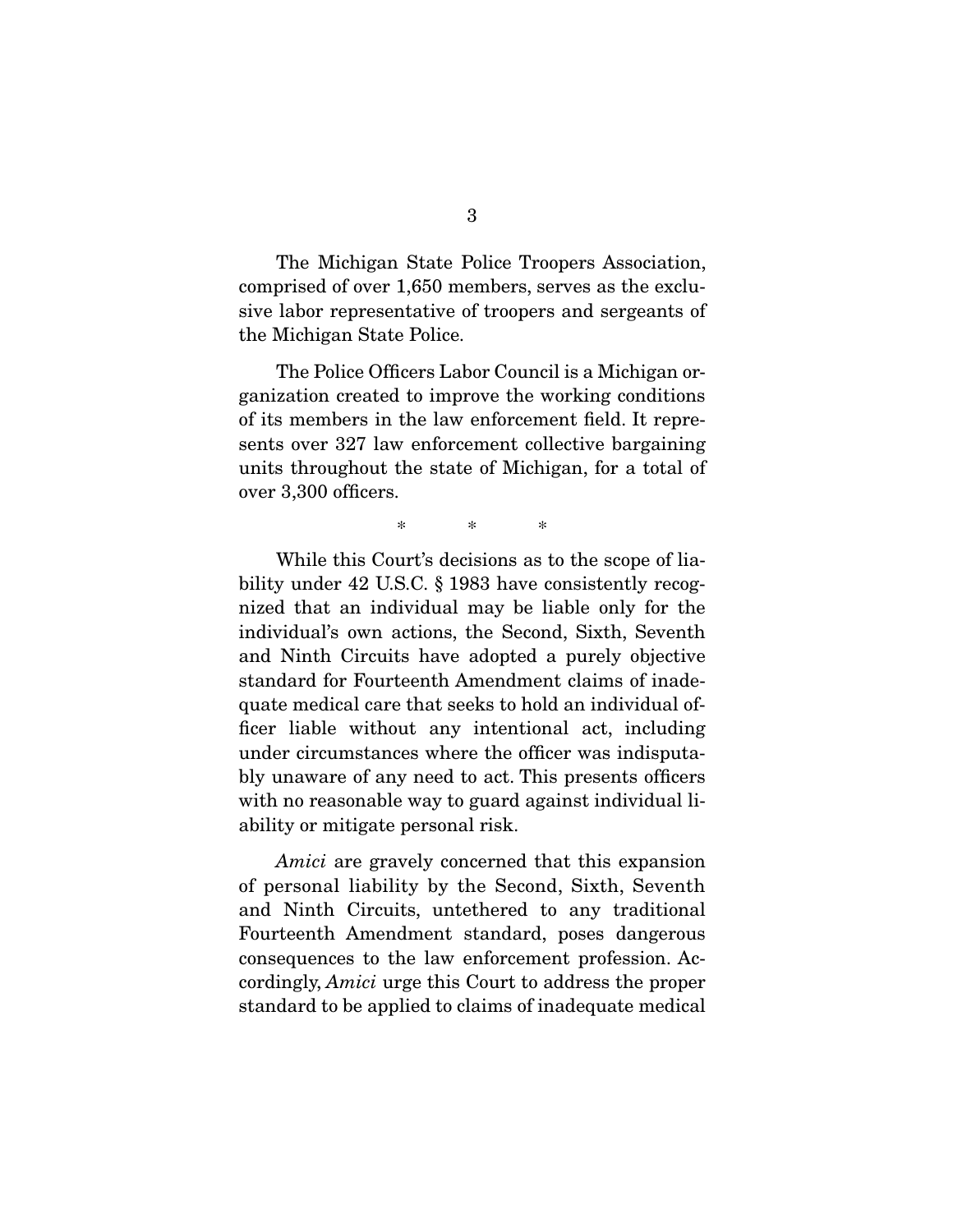care by pretrial detainees and ensure that officers are held to a uniform standard of liability, adequately addressed through the traditional deliberate indifference standard.

#### **SUMMARY OF THE ARGUMENT**

--------------------------------- ♦ ---------------------------------

 Until 2016, the Circuits uniformly applied the familiar deliberate indifference test set forth by this Court in Farmer v. Brennan, 511 U.S. 825 (1994) to claims of inadequate medical care by all individuals in custody, whether convicted or awaiting trial. Under the Farmer standard, individual officers could be held constitutionally liable for deliberately disregarding a known serious risk to inmate health or safety. This subjective-objective standard appropriately aligns with this Court's interpretation of the Fourteenth Amendment as prohibiting "punishment" of pretrial detainees.

 However, in a flawed attempt to expand this Court's excessive force decision in Kingsley v. Hendrickson, 576 U.S. 389 (2015) to claims of inadequate medical care, the Sixth Circuit has joined the Second, Seventh and Ninth Circuits in holding that evidence of deliberateness is no longer required. Adopting a purely objective test, these circuits have tossed aside all subjective considerations to hold an officer liable for what they did not, but purportedly should have known.

 In so doing, the Second, Sixth, Seventh and Ninth Circuits fail to recognize that use-of-force claims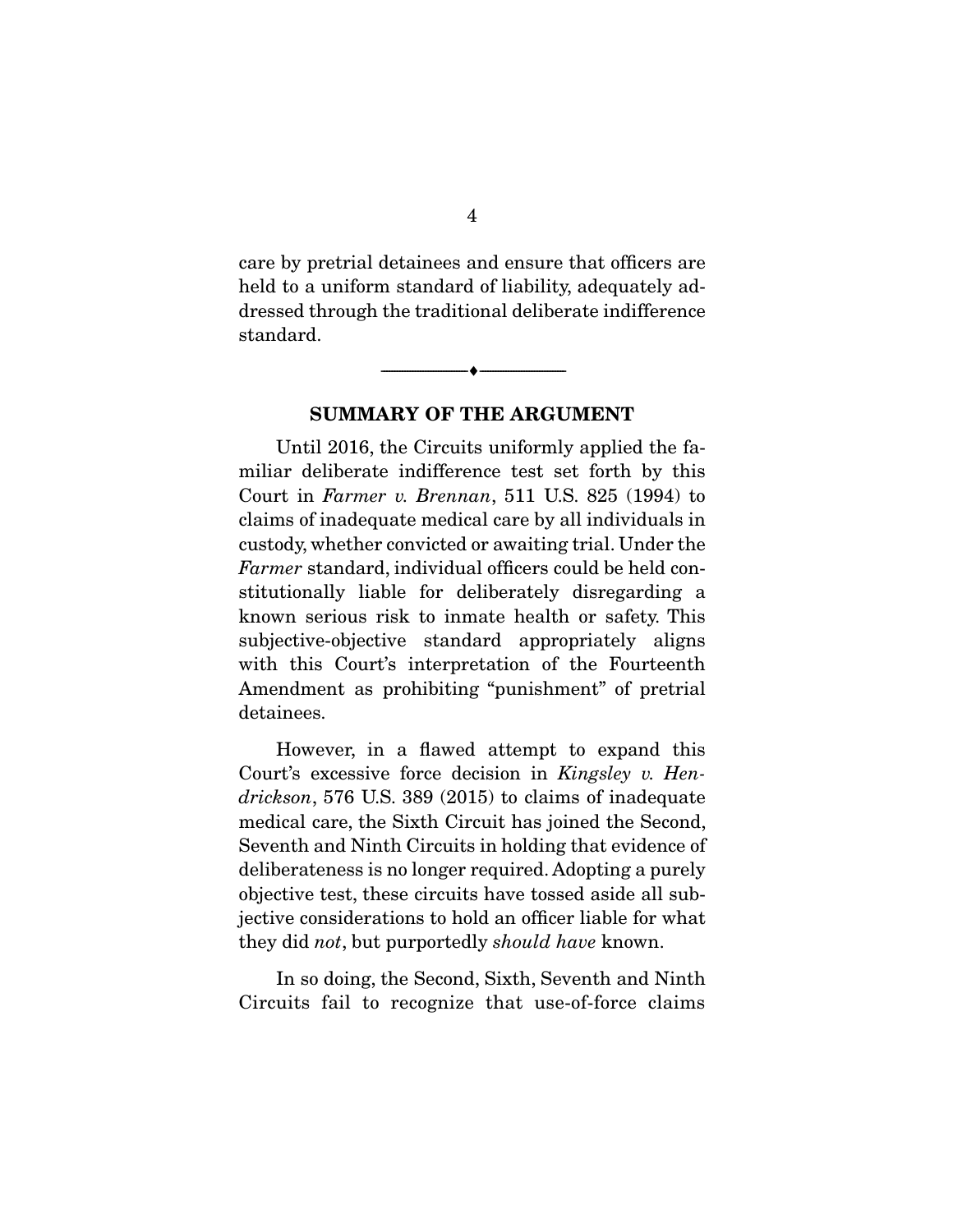addressed by Kingsley are categorically different. Inherent in the use of force is an intentional act with anticipated consequences, satisfying the critical subjective element of deliberate indifference. That same intent and knowledge is not inherent in a medical care claim where an officer took no affirmative action and was never aware that action was needed. An expansion of Kingsley into this context defies this Court's historical interpretation of the Fourteenth Amendment and its reasoning surrounding medical care claims, generally.

 While Estelle v. Gamble, 429 U.S. 97 (1976) began by addressing Eighth Amendment considerations of cruel and unusual punishment, this Court's jurisprudence surrounding claims of inadequate medical care is not necessarily so limited. Expounding upon Estelle, this Court in Farmer addressed, more broadly, concerns of "punishment," explaining that "an official's failure to alleviate a significant risk that he should have perceived but did not, while no cause for commendation, cannot under our cases be condemned as the infliction of punishment."

 "Punishment" is not an exclusively Eighth Amendment consideration. This Court has long held that, if an officer's failure to act cannot be condemned as punishment, it cannot amount to a violation of a pretrial detainee's Fourteenth Amendment rights. Anything less would amount to a constitutionalization of medical malpractice, something that this Court has long condemned.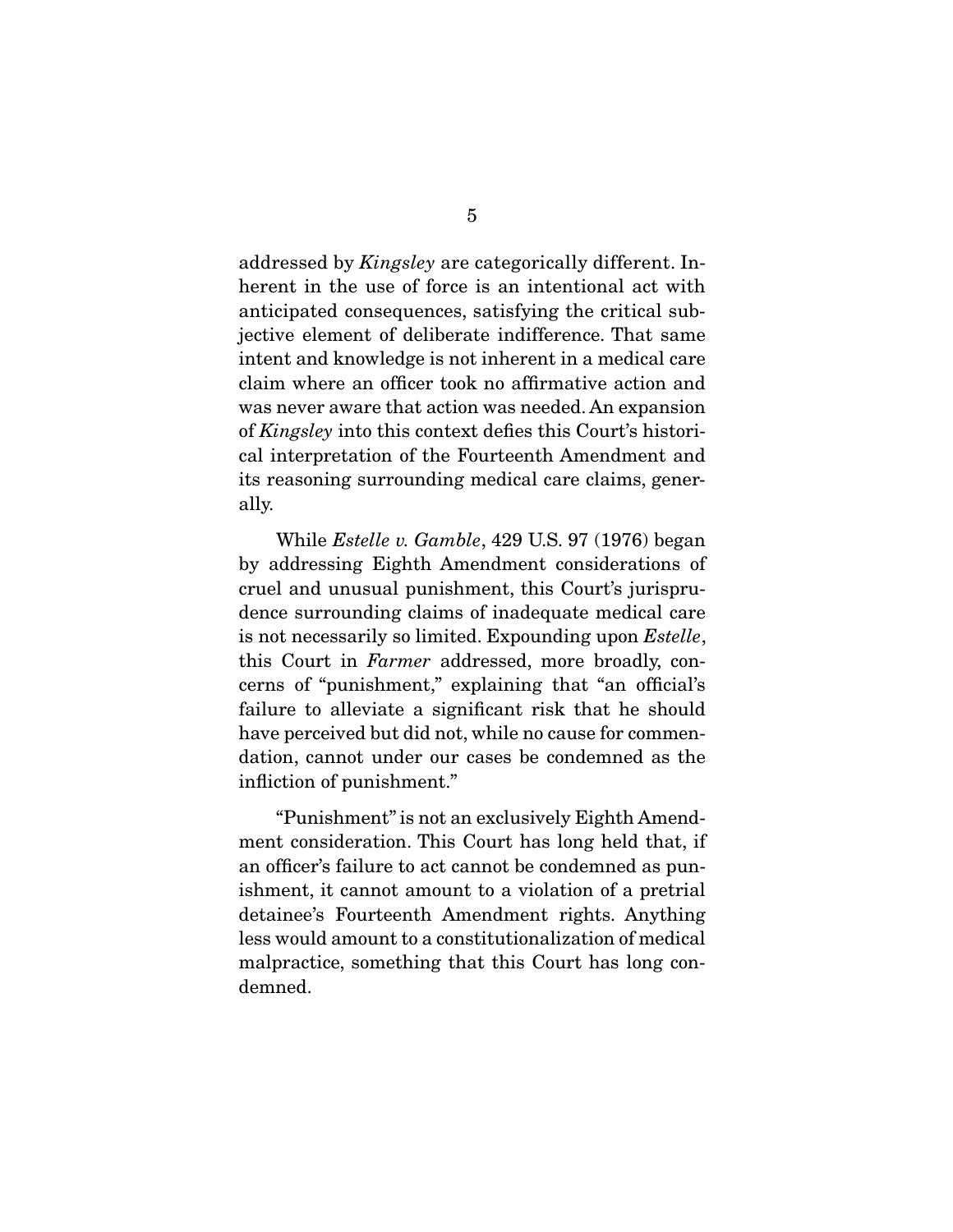Ultimately, local jails were never intended to be healthcare facilities, and officers are not, by default, doctors educated in providing nuanced medical care. Yet, providing medical care to the millions of people booked into local jails each year, while maintaining order and security, has become a monumental task. The way in which each local facility balances concerns of medical care, security, staffing, and training is a matter of institutional policy, outside of the control of the individual officer. In holding individual officers constitutionally liable for what they "should have known" but undisputedly did not, the objective standard faults individuals for the training and staffing decisions of their entity, carving out a new area of vicarious liability, traditionally prohibited under 42 U.S.C. § 1983.

 As it currently stands, custodial employees are subjected to disparate levels of civil liability based upon the state in which they are employed. While the Farmer standard and its subjective elements will be applied to a claim of inadequate medical care against an officer in St. Louis, Missouri, the purely objective Kingsley standard would apply to an identical claim against an officer just across the Mississippi River in East St. Louis, Illinois. Amici urge this Court to restore uniformity in the application of the Fourteenth Amendment and ensure that all defendants are held to the appropriate constitutional standard, regardless of the court in which they happen to find themselves.

--------------------------------- ♦ ---------------------------------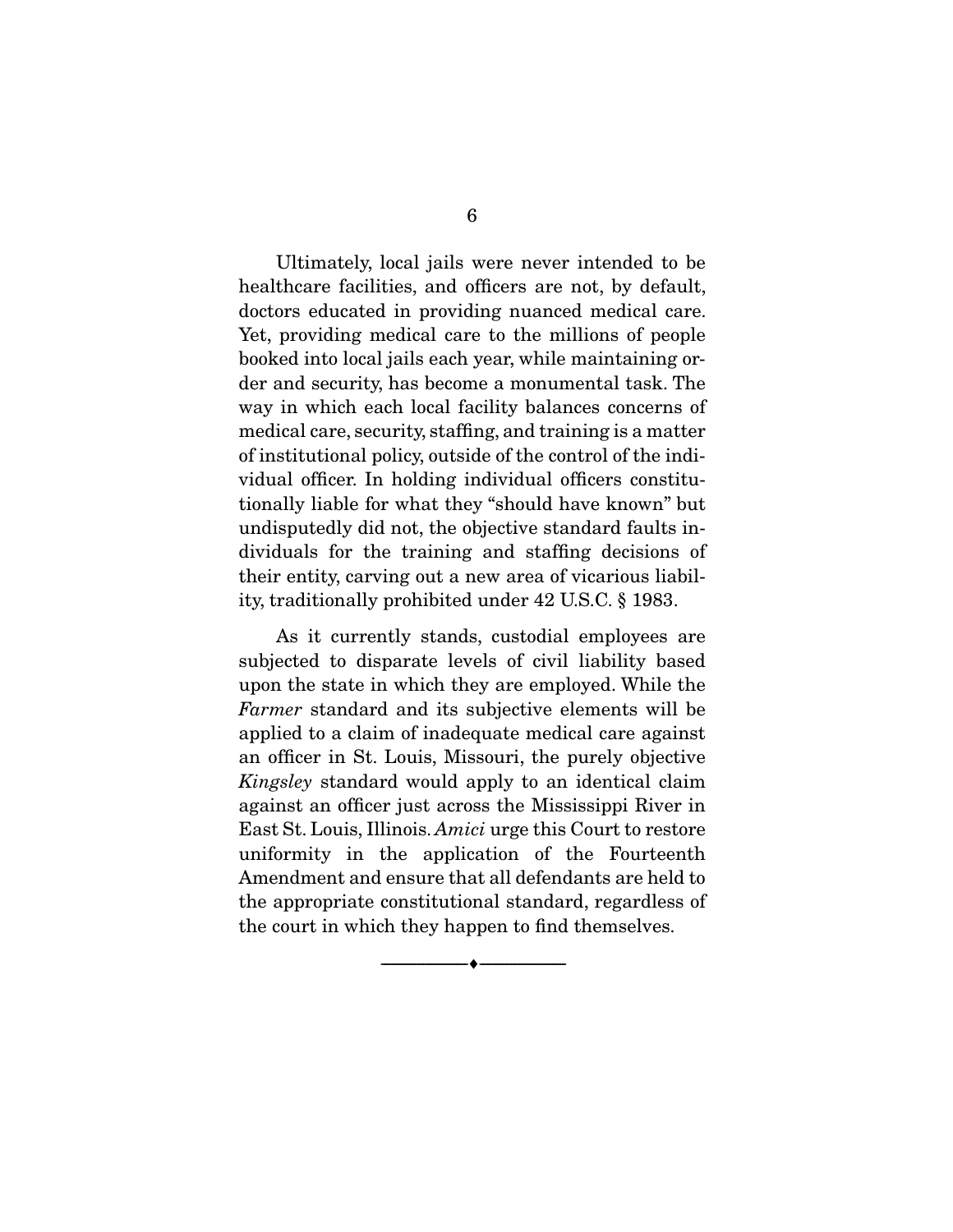#### **REASONS TO GRANT THE PETITION**

### **I. The Circuits Are Sharply Divided in an Acknowledged 4-4 Split on the Standard for Claims of Inadequate Medical Care by Pretrial Detainees.**

 The past six years have brought about a tremendous shift in potential liability for officers in the context of claims for inadequate medical care. This was not always so.

 Beginning with Estelle v. Gamble, 429 U.S. 97 (1976), and solidified by Farmer v. Brennan, 511 U.S. 825, 834 (1994), this Court has long applied an objective-subjective test of deliberate indifference to Eighth Amendment claims of inadequate medical care. This familiar test asks whether an officer knew of an excessive risk to inmate health or safety and deliberately disregarded that risk. Id. at 836.

 For decades, the circuits unanimously applied the same test to Fourteenth Amendment claims by pretrial detainees as well, isolating for liability those who "inflict punishment." *Brawner v. Scott Cty., Tennessee*, 14 F.4th 585, 605 (6th Cir. 2021) (Readler, J., dissenting); see also, e.g., Cope v. Cogdill, 3 F.4th 198, 207 (5th Cir. 2021); Gomez v. Cty. of Westchester, 649 F. App'x 93, 95 (2d Cir. 2016); Coscia v. Town of Pembroke, 659 F.3d 37, 39 (1st Cir. 2011); Clouthier v. Cty. of Contra Costa, 591 F.3d 1232, 1241 (9th Cir. 2010); Scarbro v. New Hanover Cty., 374 F. App'x 366, 371 (4th Cir. 2010); Butler v. Fletcher, 465 F.3d 340, 344 (8th Cir. 2006); Sylvester v. City of Newark, 120 F. App'x 419, 423 (3d Cir. 2005);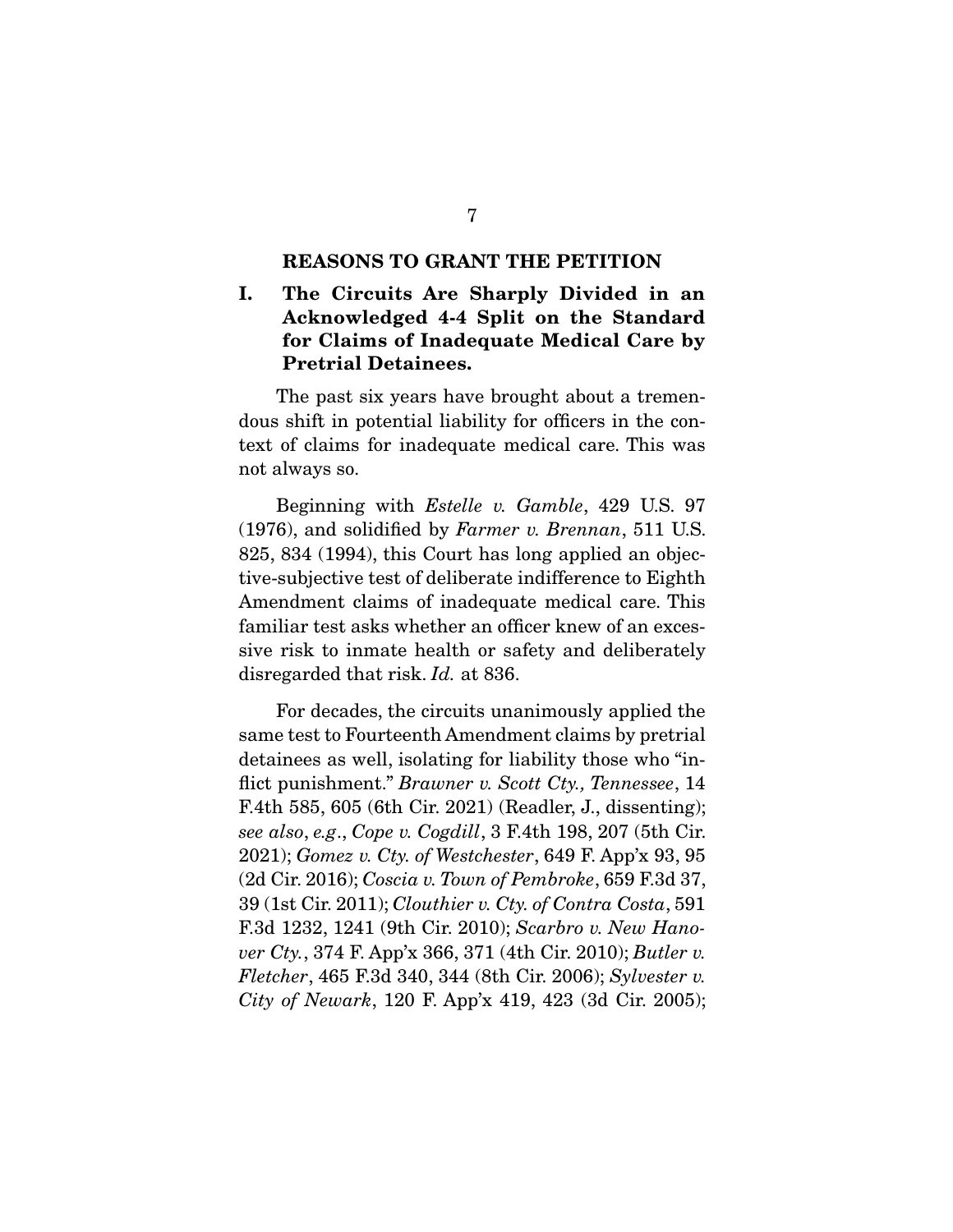Martinez v. Beggs, 563 F.3d 1082, 1088 (10th Cir. 2009); Bd. v. Farnham, 394 F.3d 469, 477 (7th Cir. 2005); Cook ex rel. Estate of Tessier v. Sheriff of Monroe County, 402 F.3d 1092, 1115 (11th Cir. 2005).

 However, in Brawner, the Sixth Circuit joined the Second, Seventh and Ninth Circuits in departing from the deliberate indifference standard. 14 F.4th at 597. These circuits, driven by a misreading of this Court's excessive force decision in Kingsley v. Hendrickson, 576 U.S. 389 (2015), now require that all Fourteenth Amendment claims by pretrial detainees be judged according to some version of objective reasonableness.

The Ninth Circuit was the first to apply *Kingsley* outside of the excessive force context. In Castro v. Cty. of Los Angeles, 833 F.3d 1060, 1071 (9th Cir. 2016), the Ninth Circuit disregarded the subjective test of Farmer in favor of a purely objective test in a Fourteenth Amendment failure-to-act claim. Ironically and without much explanation, *Castro* recognized the critical infirmity in applying Kingsley in the failure-to-act context: "An excessive force claim, like the one at issue in Kingsley, differs in some ways from a failure-to-protect claim, like the one at issue here. An excessive force claim requires an affirmative act; a failure-to-protect claim does not require an affirmative act." Id. at 1069. For this reason, the dissent expressed "dismay" at the court's expansion of Kingsley into the context of an alleged failure to act: "the mere failure to act does not raise the same inference" of intent as a claim of excessive force. Castro, 833 F.3d at 1084, 1086 (Ikuta, J., dissenting). Nonetheless, the Ninth Circuit went on to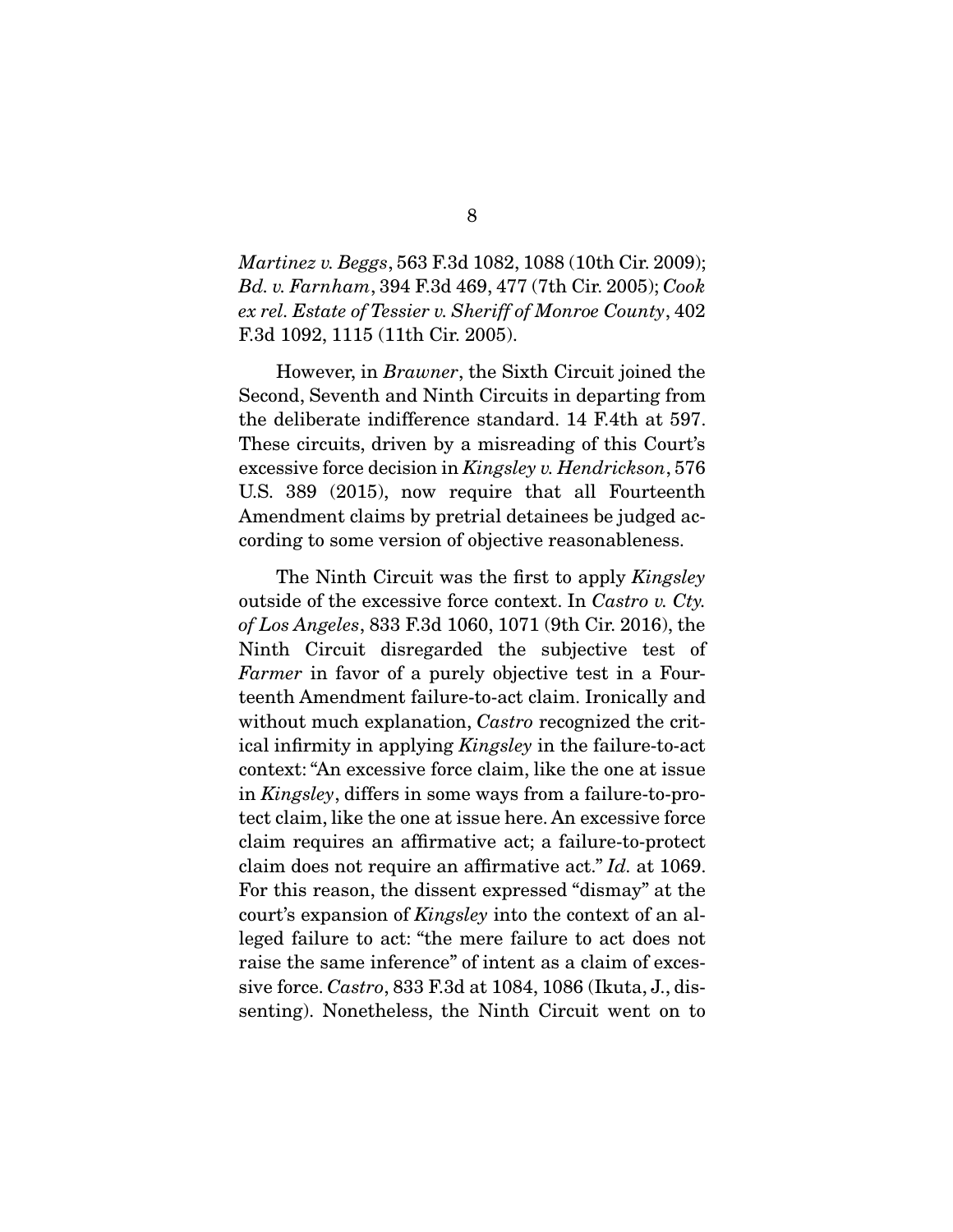apply the objective standard to claims of inadequate medical care in Gordon v. Cty. of Orange, 888 F.3d 1118 (9th Cir. 2018).

In 2017, the Second Circuit followed suit in Darnell v. Pineiro, 849 F.3d 17 (2d Cir. 2017), imposing liability where the defendant "recklessly failed to act with reasonable care to mitigate the risk that the condition posed to the pretrial detainee even though the defendant-official knew, or should have known, that the condition posed an excessive risk to health or safety." Id. at 35; see also Charles v. Orange Cty., 925 F.3d 73 (2d Cir. 2019) (applying the test to an inadequate medical care claim). And, a year later, the Seventh Circuit rejected the subjective prong of deliberate indifference in the context of the Fourteenth Amendment in Miranda v. Cty. of Lake, 900 F.3d 335 (7th Cir. 2018), which held that claims by pretrial detainees for inadequate care "under the Fourteenth Amendment are subject only to the objective reasonableness inquiry identified in Kingsley." Id. at 352.

 Yet, while the Second, Sixth, Seventh and Ninth Circuits were upending the long-standing meaning of deliberate indifference under the Fourteenth Amendment, the Fifth, Eighth, Tenth and Eleventh Circuits have recognized that *Kingsley* presents an inherently different context which cannot logically translate to claims of inadequate medical care.

 In Nam Dang by & through Vina Dang v. Sheriff, Seminole Cty. Fla., 871 F.3d 1272 (11th Cir. 2017), the Eleventh Circuit recognized that claims of excessive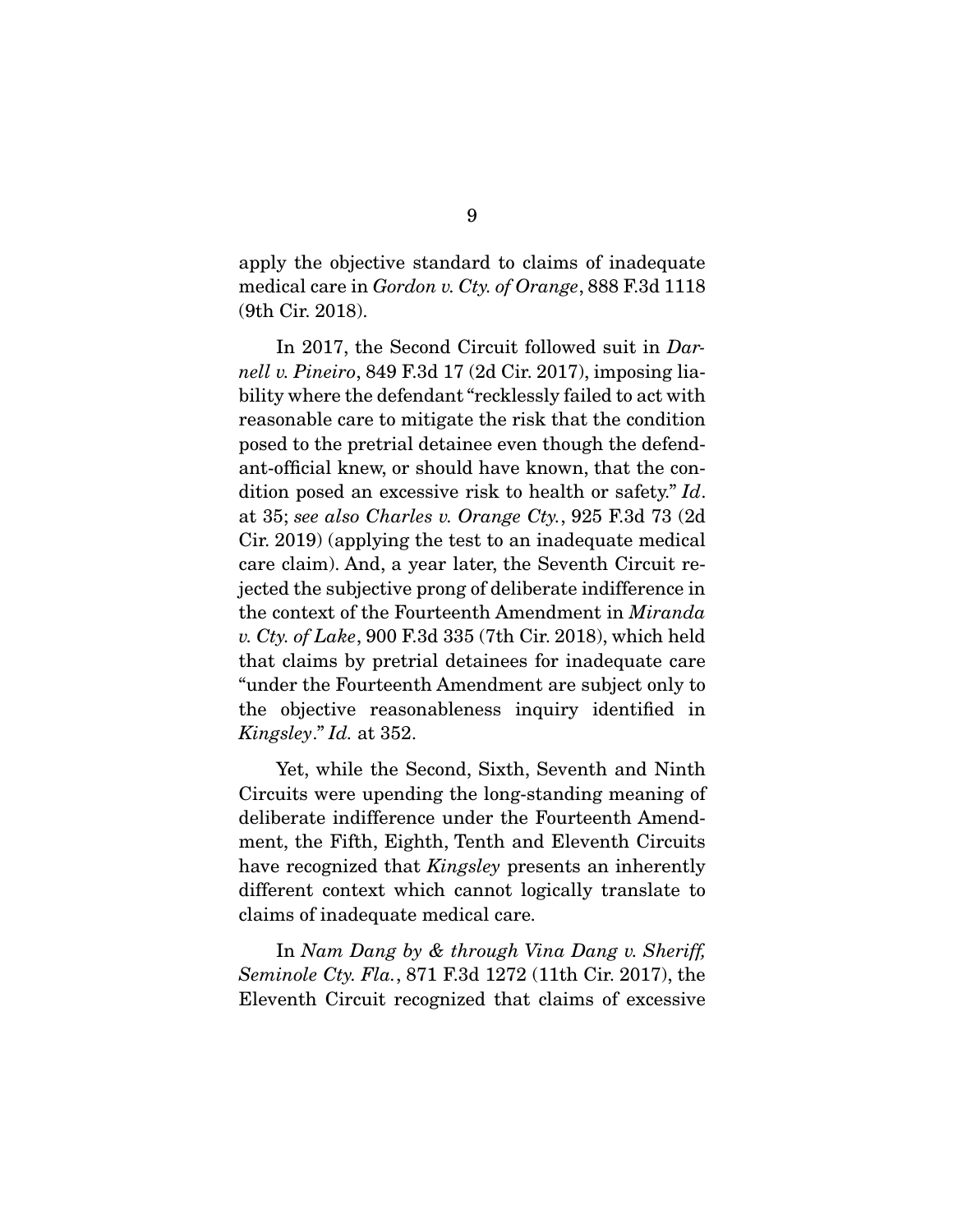force are not akin to claims of inadequate medical care and that "Kingsley itself notes that even when it comes to pretrial detainees, 'liability for negligently inflicted harm is categorically beneath the threshold of constitutional due process.'"  $Id$ . at 1279 n.2, quoting Kingsley, 135 S. Ct. at 2472 (emphasis in Kingsley).

The same was true of the Eighth Circuit in Whitney v. City of St. Louis, Missouri, 887 F.3d 857, 860 (8th Cir. 2018), and the Tenth Circuit in Strain v. Regalado, 977 F.3d 984, 991 (10th Cir. 2020), cert. denied, 142 S. Ct. 312 (2021), both of which recognized the inherent difference between excessive force claims, in which punitive intent may be inferred by the action itself, and those involving the provision of medical care, for which punitive intent may not be obviously and objectively inferred.

 Finally, in Cope, presently before this Court on a petition for writ of certiorari, the Fifth Circuit rejected the extension of Kingsley into the medical care context. It explained, "[d]eliberate indifference specifically requires that an officer have subjective awareness not only of the risk of harm but also that his response to that risk is inadequate . . . Deliberate indifference cannot be inferred from a prison official's mere failure to act reasonably  $\ldots$  " Cope, 3 F.4th at 218, n.6.

 This growing divide within the circuits has been well-acknowledged as each new court addresses the question at hand. See, e.g., Brawner, 14 F.4th at 593; Miranda, 900 F.3d at 352; Est. of Vallina v. Cty. of Teller Sheriff's Off., 757 F. App'x 643, 646 (10th Cir. 2018).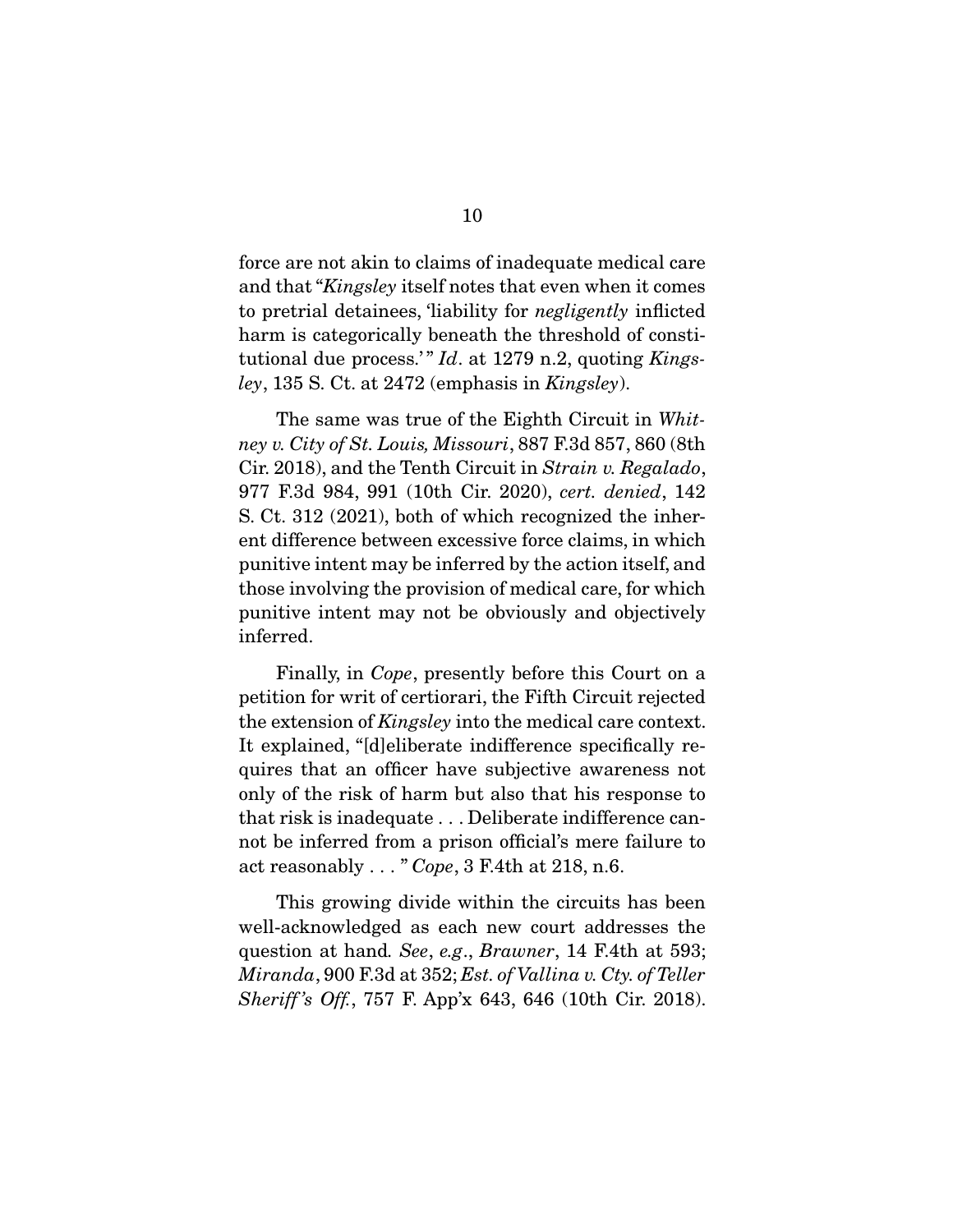However, since 2018, this Court has declined to weigh in, resulting in an increasing and unpredictable patchwork of legal tests.

 What was once a uniform interpretation of the Fourteenth Amendment now leaves individual officers at the mercy of vastly different standards governing personal liability based upon the location of their employer. It is time for this Court to unite the circuits in the application of a consistent legal standard. The officers represented by Amici anxiously await this Court's answer, which defines the scope of potential civil liability with which officers are faced each day as they clock in to work.

### **II. The Second, Sixth, Seventh and Ninth Circuits Erred in Extending** *Kingsley* **to Claims of Inadequate Medical Care.**

 The decisions of the Second, Sixth, Seventh and Ninth Circuits are wrong and fail to recognize the inherent distinction between claims of excessive force which involve an overt act, and claims of inadequate medical care involving an alleged failure to act. Unlike an affirmative use of force in Kingsley, "a person who unknowingly fails to act—even when such a failure is objectively unreasonable—is negligent at most. And the Supreme Court has made clear that 'liability for negligently inflicted harm is categorically beneath the threshold of constitutional due process.'" Castro, 833 F.3d at 1086 (Ikuta, J., dissenting).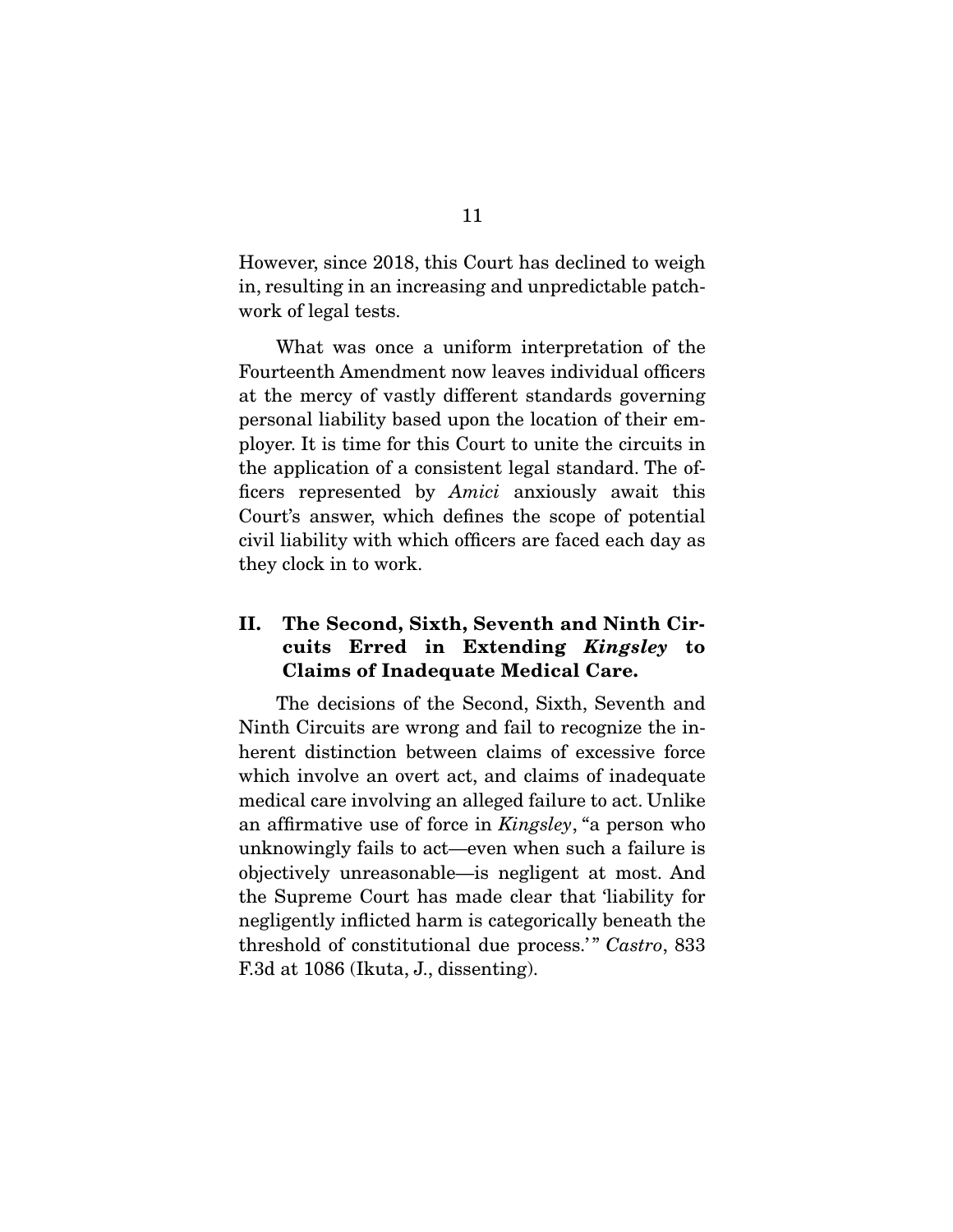Amici fully recognize the distinction between the Fourteenth and Eighth Amendments, one prohibiting all punishment, the other prohibiting only those punishments deemed "cruel and unusual." That distinction may be relevant in assessing the constitutionality of a use of force, which may serve a legitimate purpose in the custodial context. However, it defies "contemporary standards of decency," Estelle, 429 U.S. at 102, to suggest that even prisoners may be intentionally deprived of medical care as a punitive measure. Punishment alone is the appropriate consideration under both the Eighth and Fourteenth Amendments in considerations of medical care. There is no reason to draw a distinction. It is perhaps for this reason that the Court in Farmer did not do so, addressing concerns of punishment unhindered by the "cruel and unusual" consideration peculiar to the Eighth Amendment. Accordingly, the traditional deliberate indifference framework remains the appropriate test for assessing Fourteenth Amendment claims of inadequate medical care.

## **A. The Fourteenth Amendment Addresses Abuses of Government Authority, Evidenced by Deliberate Decisions to Deprive Individuals of Constitutional Rights, Not Common Law Negligence.**

 The Fourteenth Amendment prohibits an individual from being deprived of liberty without due process of law. U.S. Const. Amend. XIV. In the case of a pretrial detainee, this Court has interpreted the Fourteenth Amendment to include a prohibition on punishment: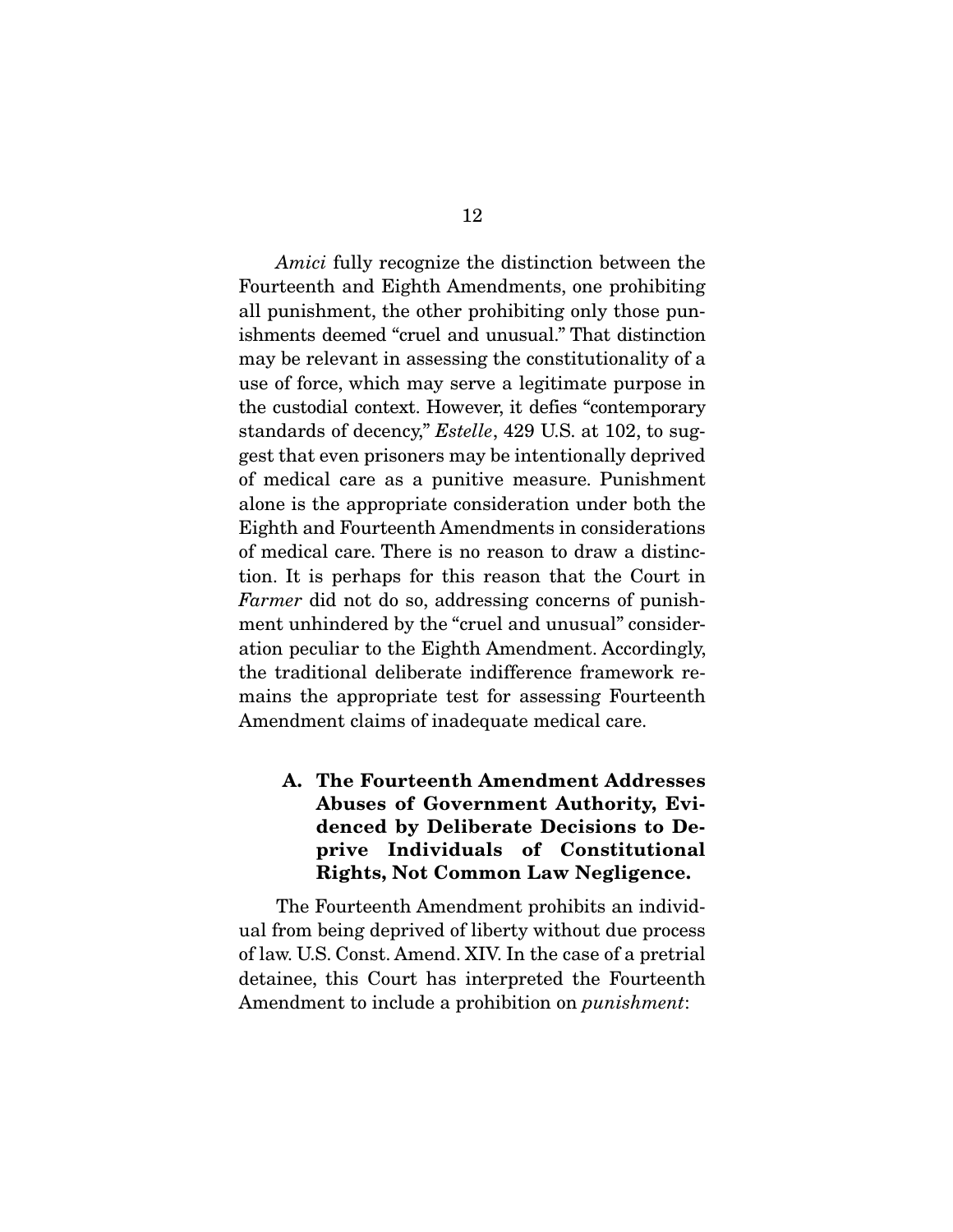In evaluating the constitutionality of conditions or restrictions of pretrial detention that implicate only the protection against deprivation of liberty without due process of law, we think that the proper inquiry is whether those conditions amount to punishment of the detainee.

Bell v. Wolfish, 441 U.S. 520, 535 (1979); see also Block v. Rutherford, 468 U.S. 576, 583 (1984) ("the dispositive inquiry is whether the challenged condition, practice, or policy constitutes punishment, '[f ]or under the Due Process Clause, a detainee must not be punished prior to an adjudication of guilt in accordance with due process of law.'").

As determined in Kennedy v. Mendoza-Martinez, 372 U.S. 144 (1963), relied upon in Bell, punishment requires "scienter," the intent or knowledge that the act, or in this case, inaction, was wrong. Kennedy, 372 U.S. at 168–69; "Scienter." Webster-dictionary.org, Legal Dictionary, Webster's 1913 Dictionary, https:// www.webster-dictionary.org/definition/Scienter, accessed 4 Feb. 2022. There is no basis to make the leap from a prohibition on punishment to the common law tort standard of objective reasonableness.

 Indeed, in Daniels v. Williams, 474 U.S. 327 (1986), this Court flatly rejected the notion that the Fourteenth Amendment should embrace the tort law concept adopted by the Second, Sixth, Seventh and Ninth Circuits, implicated each time a custodial official objectively fails to exercise due care. *Id.* at 335–36. In overruling *Parratt v. Taylor*, 451 U.S. 527 (1981), this Court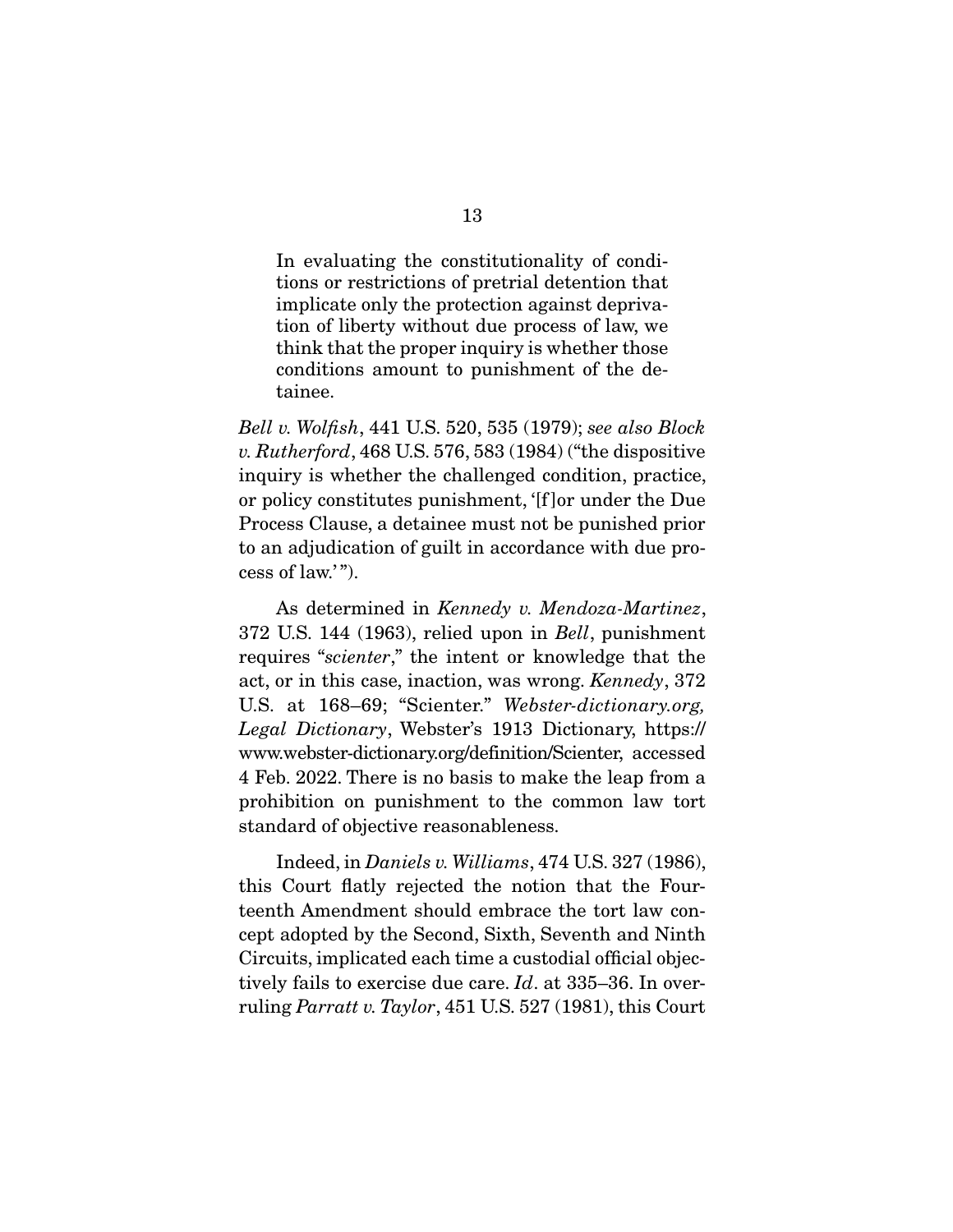held that a "mere lack of due care by a state official" cannot be understood to " 'deprive' an individual of life, liberty, or property under the Fourteenth Amendment." Daniels, 474 U.S. at 330–31; see also Davidson v. Cannon, 474 U.S. 344, 348 (1986) (confirming that "[t]he guarantee of due process has never been understood to mean that the State must guarantee due care on the part of its officials").

 In a historical analysis of the Due Process Clause, Daniels recognized that the right to due process has "been applied to deliberate decisions of government officials to deprive a person of life, liberty, or property." 474 U.S. at 331 (emphasis in original). Requiring a  $de$ liberate deprivation comports with the notion that the Due Process Clause, like its predecessor, the Magna Carta, was designed to prevent abuses of government power, not simply a lack of due care. Id. at 331–32.

Far from an abuse of power, lack of due care suggests no more than a failure to measure up to the conduct of a reasonable person. To hold that injury caused by such conduct is a deprivation within the meaning of the Fourteenth Amendment would trivialize the centuries-old principle of due process of law.

#### Id. at 332.

The *Daniels* Court was concerned that, in applying an objective standard to Fourteenth Amendment claims by pretrial detainees, courts would divert from the purposes of the Constitution in dealing "with the large concerns of the governors and the governed" and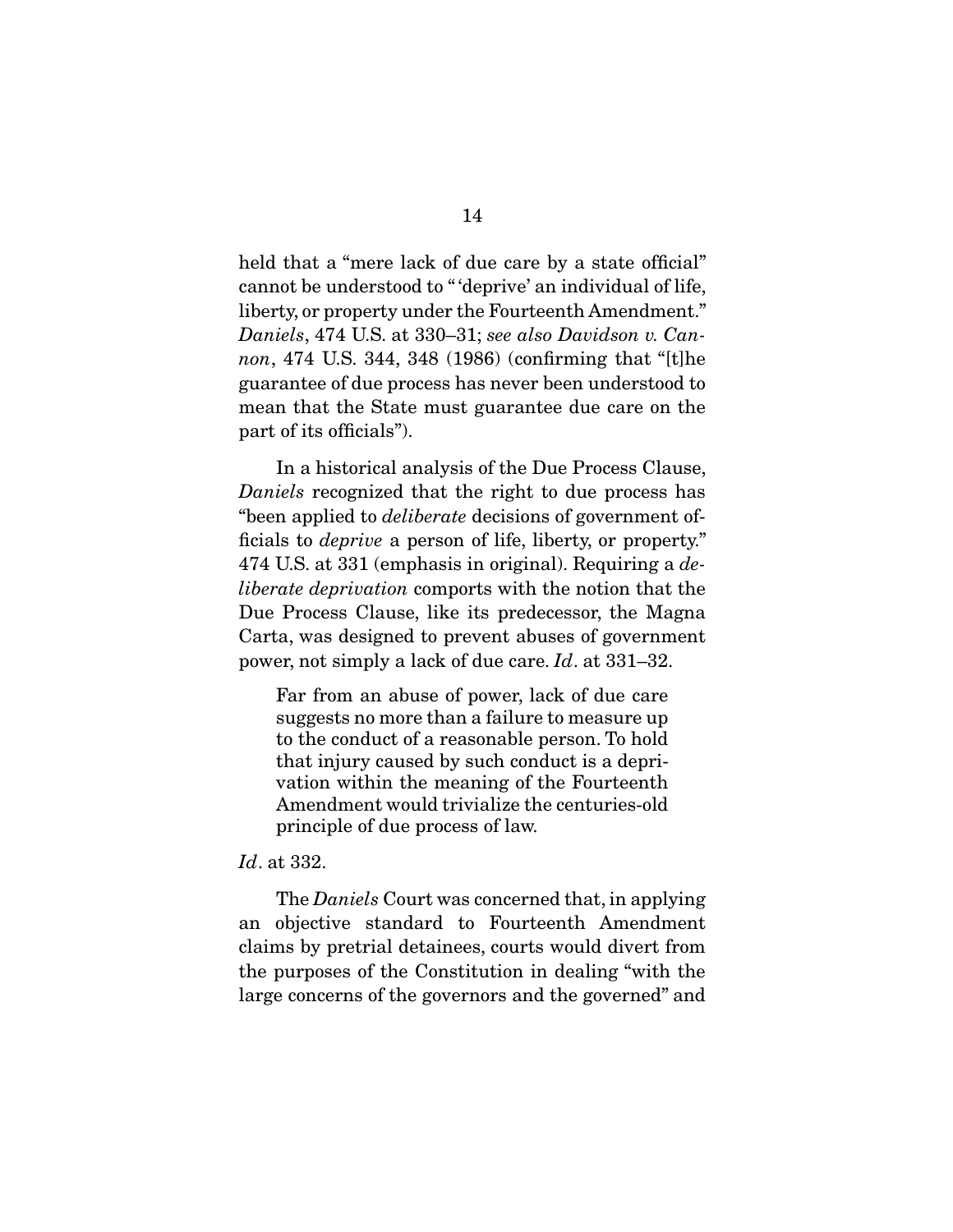would supplant traditional tort law in any situation in which a government actor is involved in a system administered by the states. *Id.* at 332. This is precisely what the Second, Sixth, Seventh and Ninth Circuits have done.

 As Chief Justice Marshall admonished, "we must never forget, that it is a constitution we are expounding." Id., quoting McCulloch v. Maryland, 4 Wheat. (17 U.S.) 316, 407 (1819). Those alleging medical malpractice are not without redress. Emphasizing that the "Constitution is not the only source of American law," Justice Scalia reminded that "[t]here is an immense body of state statutory and common law under which individuals abused by state officials can seek relief." Kingsley, 576 U.S. at 408 (Scalia, J., dissenting). However, the Fourteenth Amendment is not a "font of tort law to be superimposed on whatever systems may already be administered by the States." Paul v. Davis, 424 U.S. 693, 701 (1976).

### **B. Deliberate Indifference is the Proper Test to Be Applied to Fourteenth Amendment Claims of Inadequate Medical Care.**

 Recognizing that claims of medical malpractice are categorically beyond the constitutional reach, Estelle first held that a prison official violates an inmate's Eighth Amendment rights in connection with a need for medical care only where the official is deliberately indifferent to the inmate's serious medical needs. 429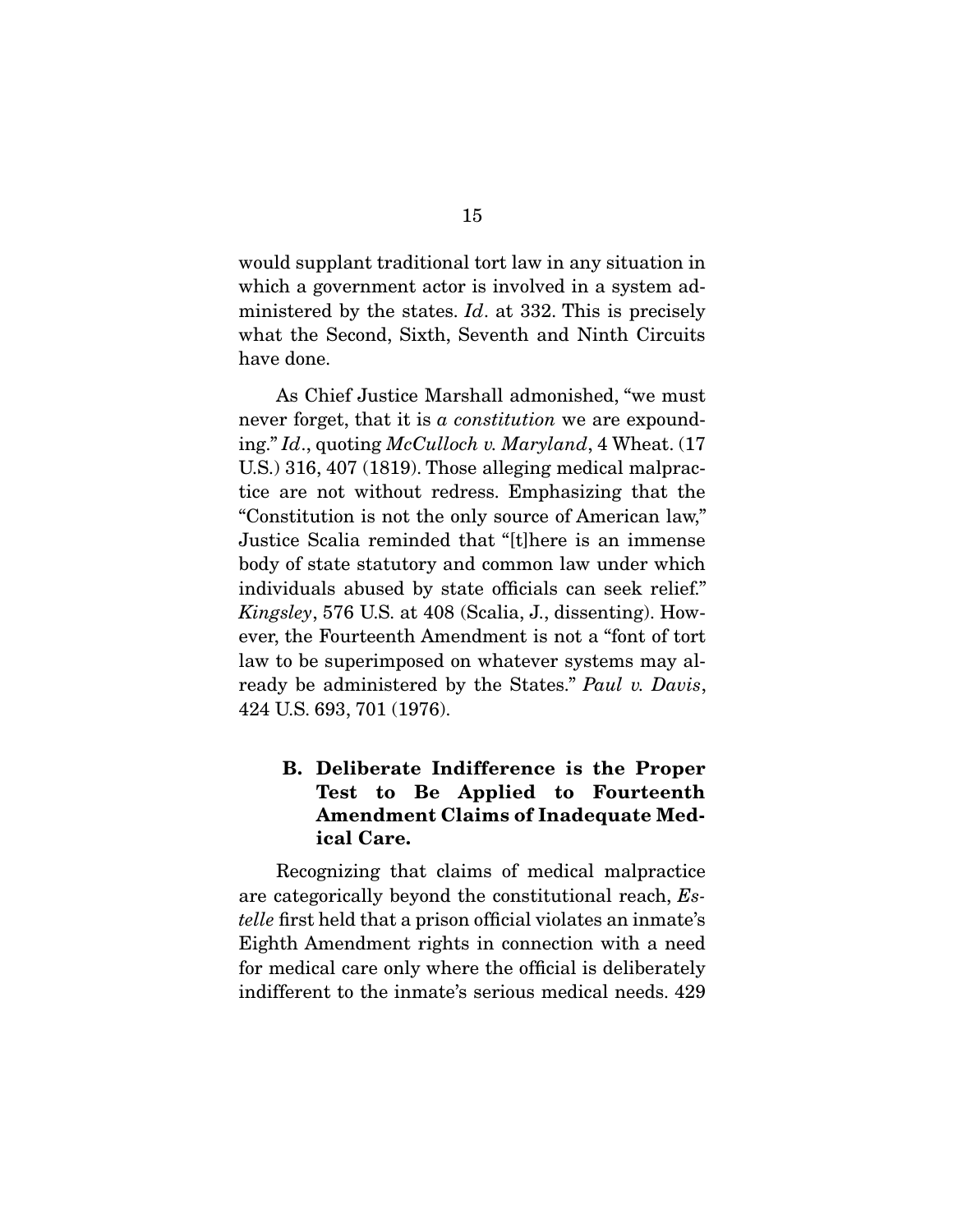U.S. at 104, 106. Not "every claim by a prisoner that he has not received adequate medical treatment states a violation of the Eighth Amendment. An accident, although it may produce added anguish, is not on that basis alone to be characterized as wanton infliction of unnecessary pain."  $Id$  at 105. Thus, a complaint that a physician was negligent in diagnosing or treating a medical condition is insufficient to state a claim. Id. at 106.

 To ensure that courts did not constitutionalize claims of medical malpractice—"an inadvertent failure to provide adequate medical care"—Farmer clarified that the deliberate indifference standard is akin to the "subjective recklessness" standard of criminal law. 511 U.S. at 834. Setting forth what is now the familiar deliberate indifference framework, Farmer held that an inmate may demonstrate deliberate indifference only where the inmate proves that the officer knew of an excessive risk to inmate health or safety and deliberately disregarded that risk. Id. at 836.

The key factor in Farmer was whether the respondent "knew of the risk of harm [Farmer] confronted as a transsexual" placed in the general prison population. In rejecting the petitioner's request that this Court adopt an objective standard, the Court recognized that any assessment of "punishment" demands that the officer have subjective knowledge of the inmate's medical condition and the excessive risk posed by inaction. Farmer, 511 U.S. at 834.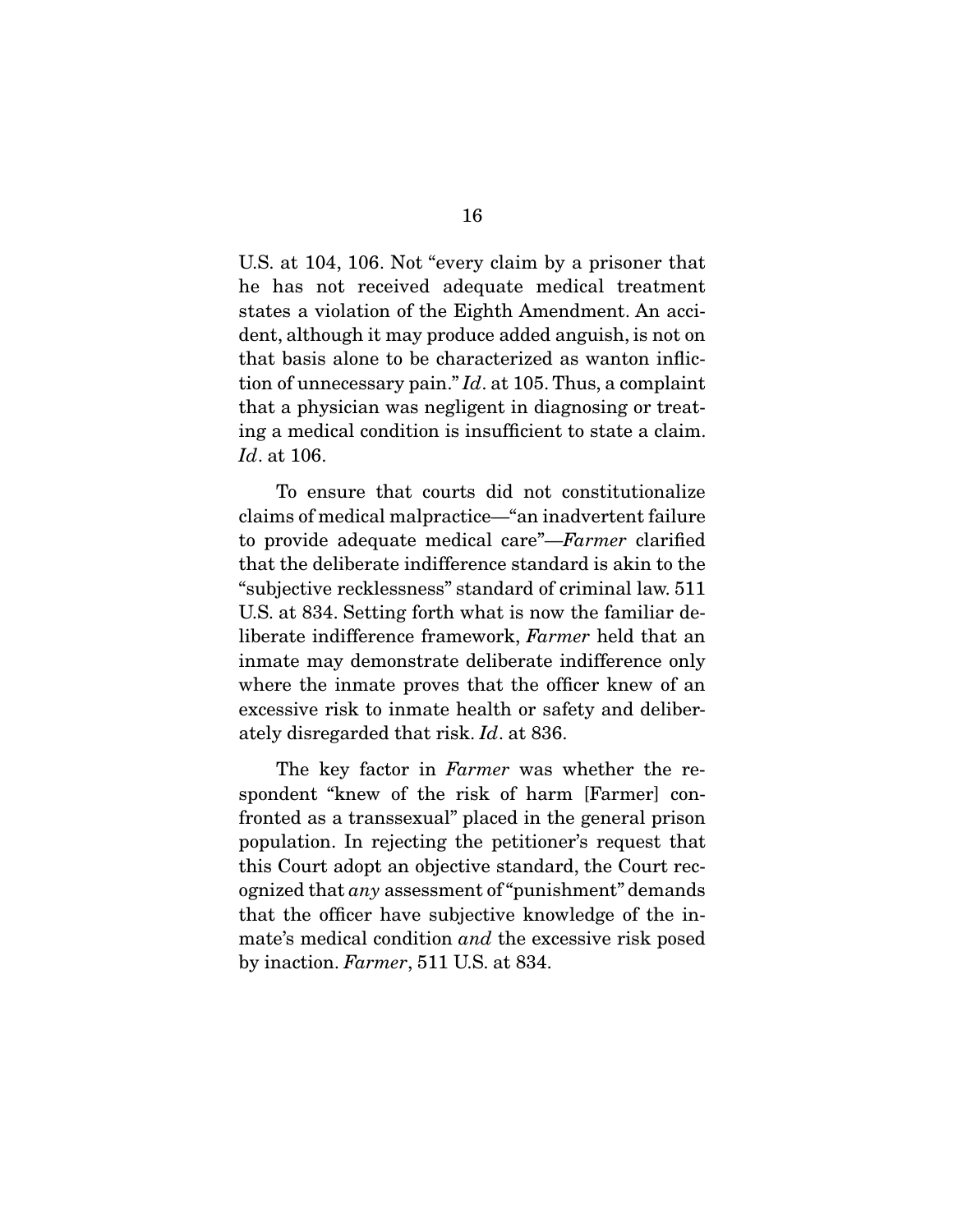Thus, while addressing claims in an Eighth Amendment context, Farmer was not confined to an Eighth Amendment analysis. Deliberate indifference was designed to ensure that the defendant possessed a sufficiently culpable state of mind. Farmer, 511 U.S. at 834. The Court analyzed whether a purely objective recklessness standard of the type advanced by the Second, Sixth, Seventh and Ninth Circuits here could determine whether an act amounted to "punishment." It could not.

An act or omission unaccompanied by knowledge of a significant risk of harm might well be something society wishes to discourage, and if harm does result society might well wish to assure compensation. The common law reflects such concerns when it imposes tort liability on a purely objective basis. See Prosser and Keeton §§ 2, 34, pp. 6, 213–214; see also Federal Tort Claims Act, 28 U.S.C. §§ 2671–2680; United States v. Muniz, 374 U.S. 150  $[$   $]$  (1963). But an official's failure to alleviate a significant risk that he should have perceived but did not, while no cause for commendation, cannot under our cases be condemned as the infliction of punishment.

Farmer, 511 U.S. at 837–38 (emphasis added). Under the Fourteenth Amendment, if an action cannot be condemned as punishment, it cannot amount to a violation of a pretrial detainee's constitutional rights. Bell, 441 U.S. at 535.

 Given this Court's reasoning in Farmer and the Fourteenth Amendment jurisprudence addressing a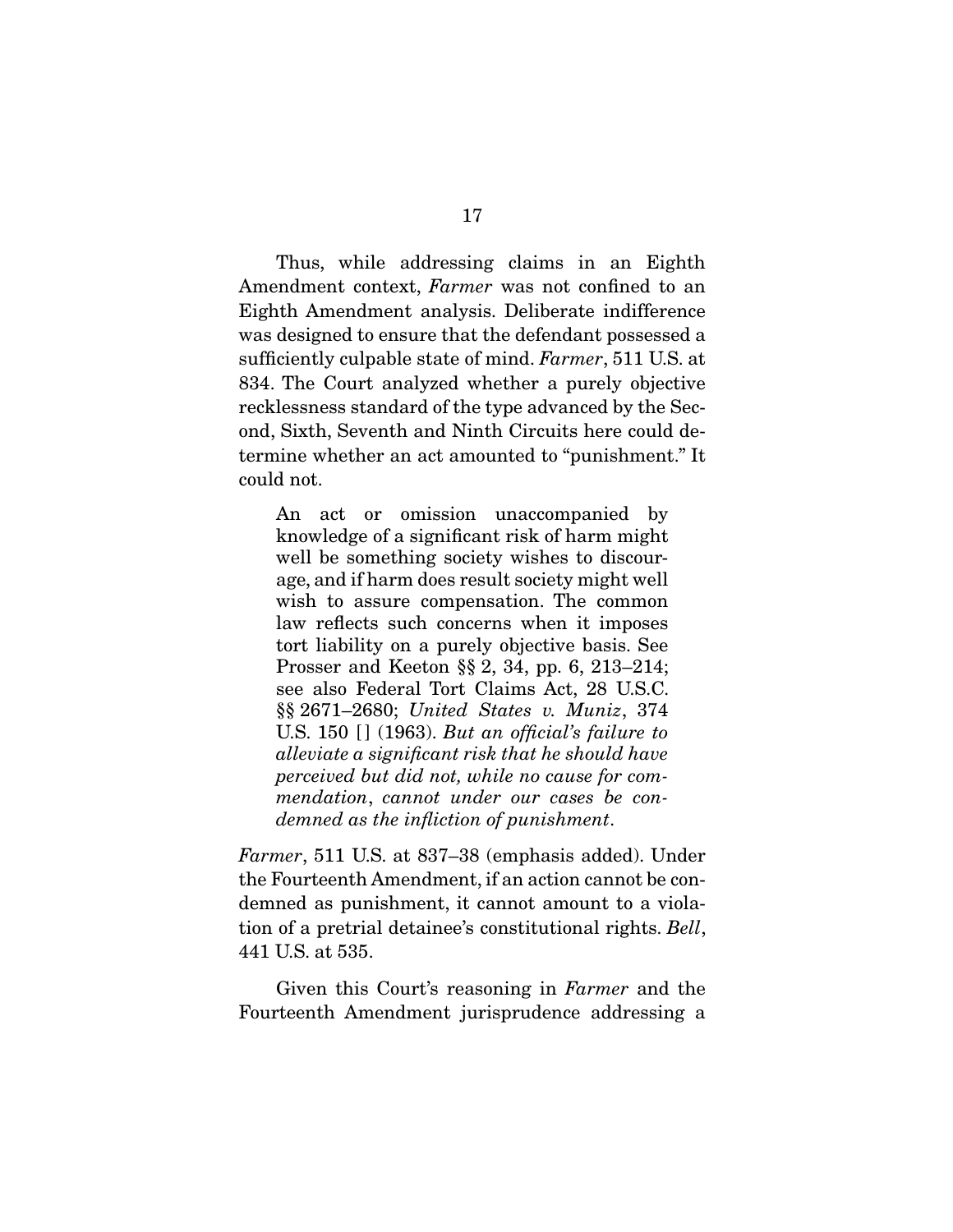failure-to-act, there is no reason to distinguish between the standard to be applied to claims of inadequate medical care by prisoners and those of pretrial detainees. This is not to say that pretrial detainees do not deserve the utmost constitutional protection, but only that this Court in Farmer did not afford Eighth Amendment prisoners with anything less in the context of medical care. No court has advanced the position that intentionally withholding medical care is an appropriate "punishment" subject only to the "cruel and unusual" prohibition of the Eighth Amendment. Punishment, alone, is the appropriate measure under both the Eighth and Fourteenth Amendments. Kingsley did not alter this analysis.

### **C. Use of Force, at Issue in** *Kingsley***, is Categorically Different from a Failure to Provide Adequate Medical Care.**

Kingsley is not a medical care case; it is "excessive force" precedent. Lombardo v. City of St. Louis, Missouri, 141 S. Ct. 2239, 2241 (2021). As explained by the Brawner dissent, the circuits "should not be enlisting a case about excessive force to disturb [their] deliberate indifference to medical needs jurisprudence." Brawner, 18 F.4th 551 (Readler, J., dissenting). Kingsley has no application to an alleged failure to act concerning detainee medical needs where officers may be assessing the need for medical referral or relying upon trained professionals to evaluate detainee medical needs.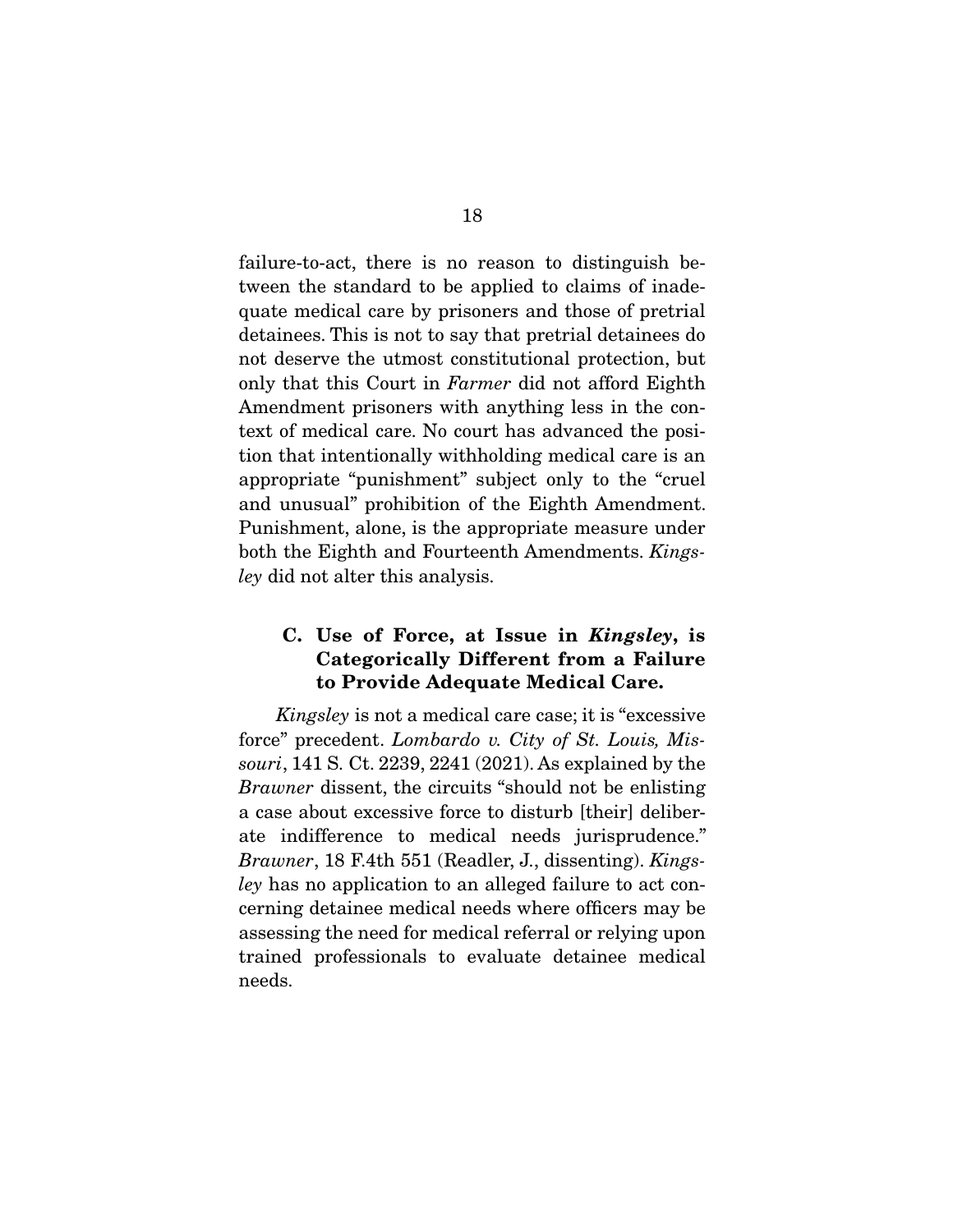Kingsley concerned a case by a pretrial detainee for excessive force under the Fourteenth Amendment's Due Process Clause. 576 U.S. at 389. It was undisputed that the officers intended to apply force, but the parties disagreed as to whether the force was excessive. Id. at 392.

 The Kingsley Court was thus tasked with considering the necessary "state of mind with respect to the proper interpretation of the force (a series of events in the world) that the defendant deliberately (not accidentally or negligently) used." *Id.* at 395–96. In so doing, this Court held that, in an excessive force claim, "a pretrial detainee must show only that the force purposely or knowingly used against him was objectively unreasonable." Id. at 396–97. Always keeping in mind that negligence is not sufficient to establish a constitutional violation, this Court explained that "the defendant must possess a purposeful, a knowing, or possibly a reckless state of mind." Id. The majority drew from the excessive force precedent of Graham v. Connor, and balanced force—which is inherently harmful—with the need to maintain order and discipline to preserve institutional security. Id.

Kingsley is not "at odds with our settled traditional deliberate indifference jurisprudence." Brawner, 14 F.4th at 608–09 (Readler, J., dissenting). Kingsley differentiated between the intentional act—purposefully hitting a detainee in the face—and the negligent act—where "an officer's Taser goes off by accident." Id., citing Kingsley, 576 U.S. at 395–96. In keeping with Bell, Kingsley observed: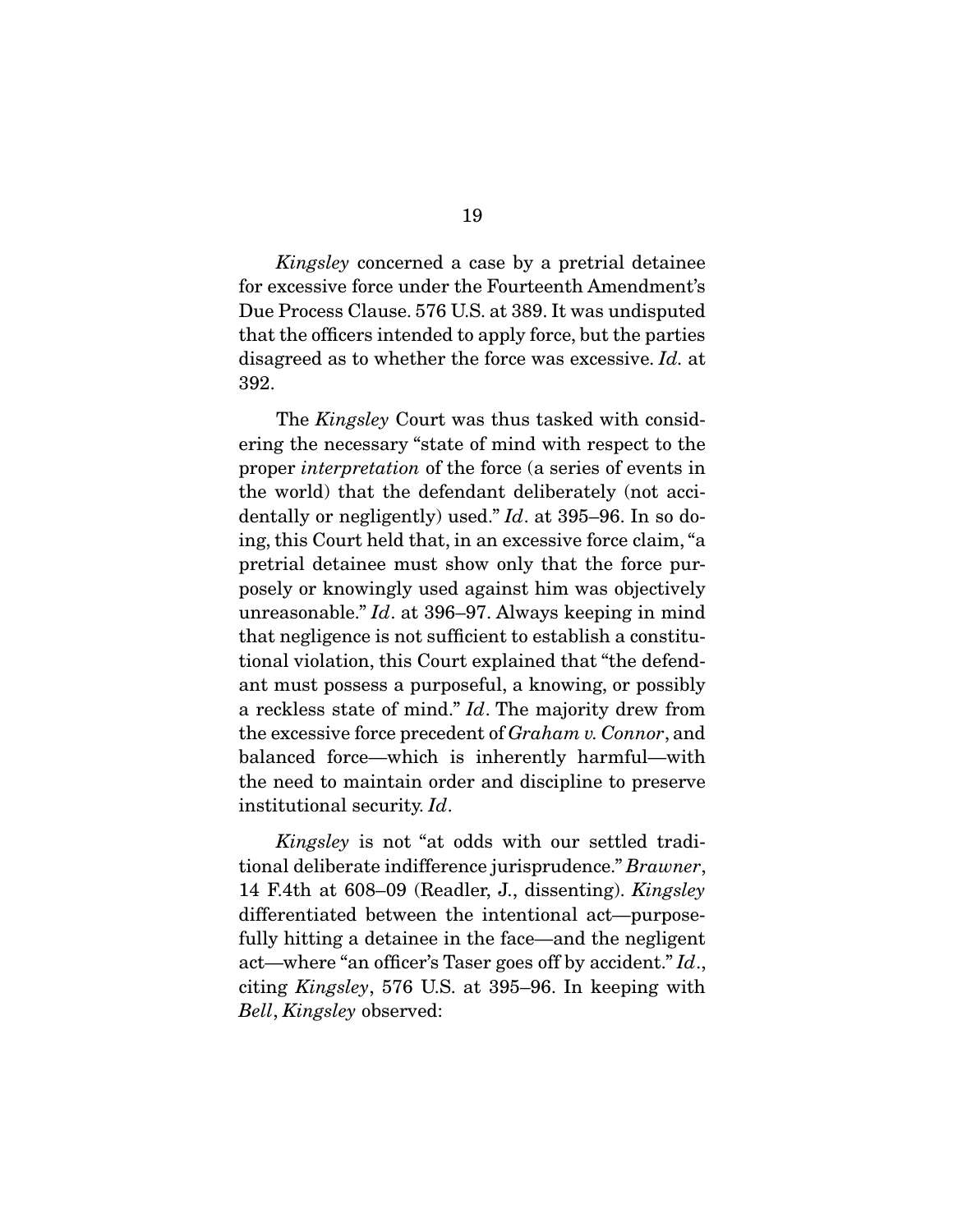when a detainee shows deliberate acts to be "excessive in relation" to any "legitimate governmental objective," a court may infer that those acts are punitive in nature "without proof of intent (or motive) to punish," [Kingsley, 576 U.S. at] 398, 135 S. Ct. 2466. For it is the unique case in which an officer harms a prisoner with objectively excessive force but nonpunitive intent.

Brawner, 14 F.4th at 608. Force, by its very nature, is inherently punitive if not done for some legitimate reason.

 The same is not true for a failure to provide adequate medical care, which requires a different state-ofmind inquiry. Id., citing Strain, 977 F.3d at 989. While the dissent in Kingsley did not carry the day as to a claim involving the intentional use of force, its reasoning applies with greater force here. It remains critical that an "intent to punish means taking a 'deliberate act intended to chastise or deter.'" Kingsley, 576 U.S. at 405 (Scalia, J., dissenting). Perhaps deliberateness may be inferred by the very act of physical force; no more than common sense may be required to understand the consequences of "the swing of a fist that hits a face, a push that leads to a fall, or the shot of a Taser that leads to the stunning of its recipient." Id. at 395. Inaction does not raise the same inference.

 The failure to provide medical care "often rests on an unwitting failure to act, making one's subjective intent critical in understanding the chain of events." Brawner, 14 F.4th at 608. Unlike the intent to impose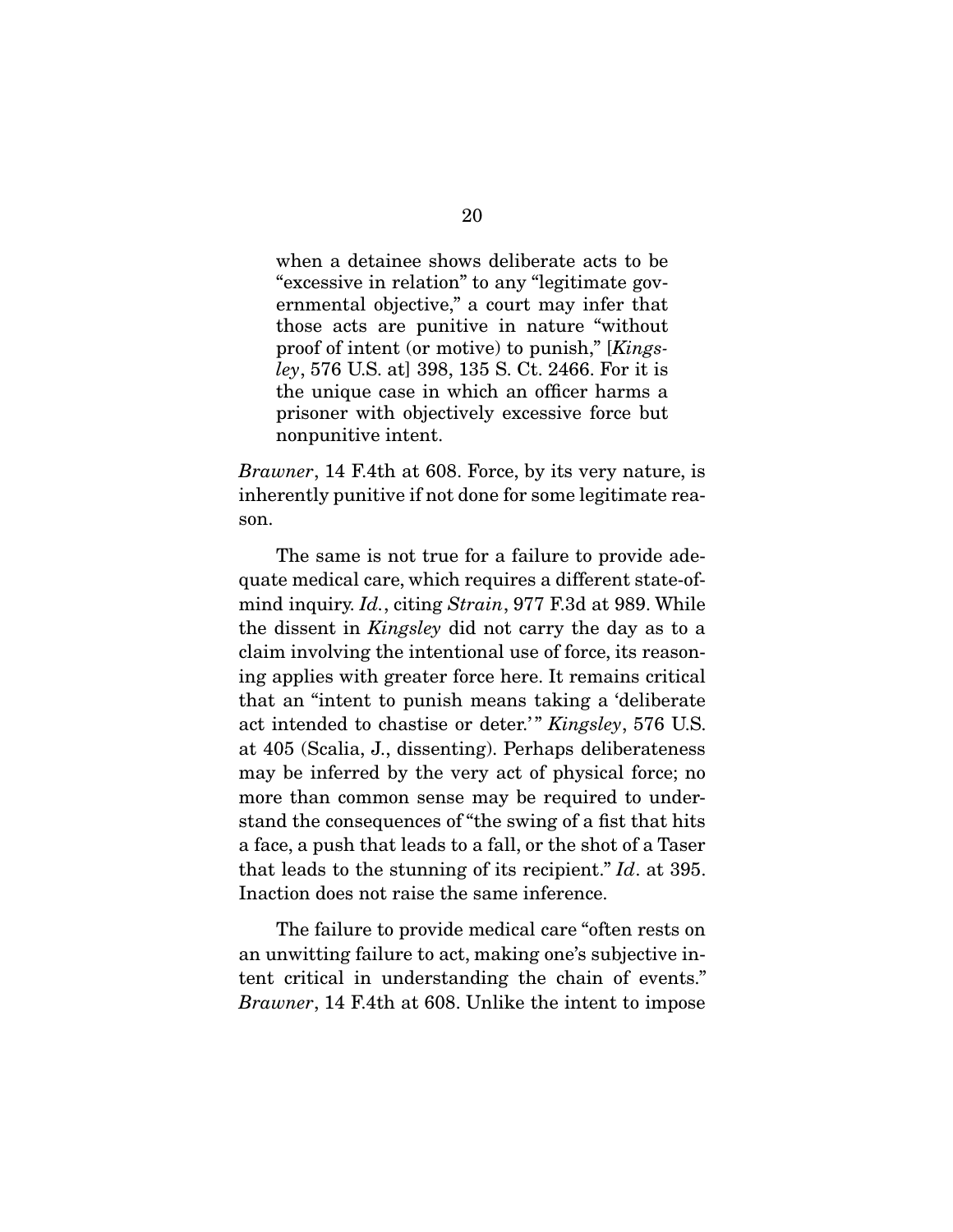force by striking a person in the face, the intent to deliberately fail to act can be understood only where there is evidence that a custodial official subjectively knew of a need to act. See Castro, 833 F.3d at 1086 (Ikuta, J., dissenting) ("While punitive intent may be inferred from affirmative acts that are excessive in relationship to a legitimate government objective, the mere failure to act does not raise the same inference.") (citing Farmer, 511 U.S. at  $837-38$ ). "[A] person who unknowingly fails to act—even when such a failure is objectively unreasonable—is negligent at most. And the Supreme Court has made clear that 'liability for negligently inflicted harm is categorically beneath the threshold of constitutional due process.'" Castro, 833 F.3d at 1086 (Ikuta, J., dissenting).

 The Sixth, Seventh and Ninth Circuits attempt to escape this Court's prohibition on constitutionalizing negligent conduct by framing the test as one of "recklessness." Brawner, 14 F.4th at 596; Castro, 833 F.3d at 1071. However, Farmer recognized that even criminal law "generally permits a finding of recklessness only when a person disregards a risk of harm of which he is aware." Farmer, 511 U.S. at 837, citing R. Perkins & R. Boyce, Criminal Law 850–51 (3d ed. 1982); J. Hall, General Principles of Criminal Law 115–116, 120, 128 (2d ed. 1960); American Law Institute, Model Penal Code  $\S 2.02(2)(c)$ , and Comment 3 (1985). There is no reason that a lesser standard would apply here.

 The deliberate indifference test properly isolates those with punitive intent engaged in an abuse of government power as prohibited by the Fourteenth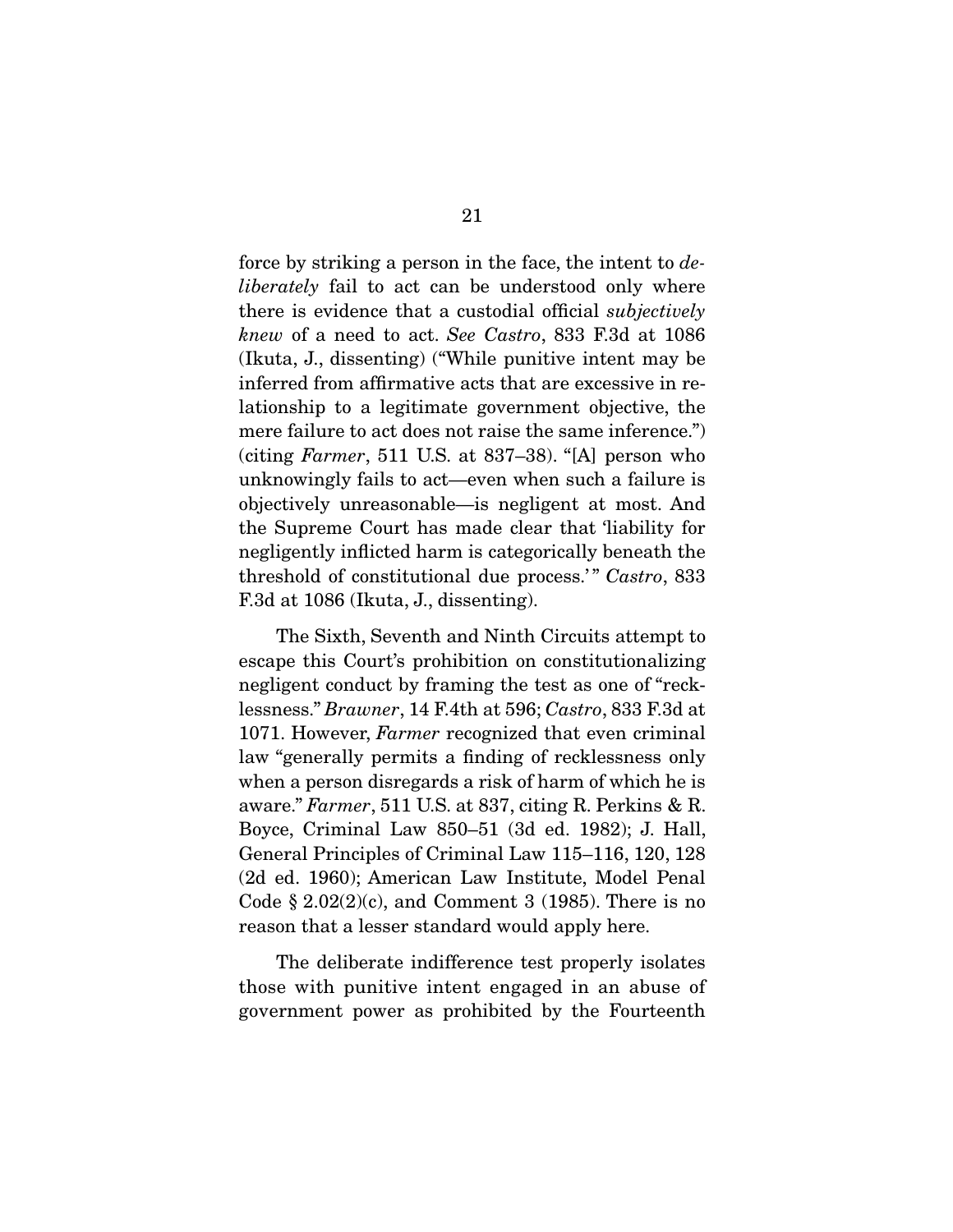Amendment from those who unknowingly fail to live up to the objective standard of care. See Daniels, 474 U.S. at 331. Therefore, Amici urge this Court to grant certiorari to ensure that this same standard applies to claims against officers nationwide.

## **III. The Proper Standard to Be Applied to Fourteenth Amendment Medical Care Claims Presents an Issue of Grave Constitutional Importance for** *Amici***'s Membership.**

 Jail officers, responsible for managing detainee behaviors to "preserve internal order and discipline and to maintain institutional security," Bell, 441 U.S. at 547, are not medical professionals. Yet, of the millions of individuals admitted to local jails over the course of the year,<sup>2</sup> approximately half report suffering or having suffered from a chronic medical condition, with those in jail much more likely than the general population to report infectious disease or mental health concerns.3

 Detainee medical care has become an increasing focus, while short lengths of stay, constraints on resources, lack of access to accurate medical histories, and the reality of criminal behavior make providing

<sup>2</sup> "Jail Inmates in 2020—Statistical Tables," U.S. Department of Justice, Bureau of Justice Statistics, Dec. 2021.

<sup>3</sup> Jails: Inadvertent Health Care Providers, p. 3; "Medical Problems of State and Federal Prisoners and Jail Inmates," 2011- 2012, U.S. Department of Justice, Feb. 2015.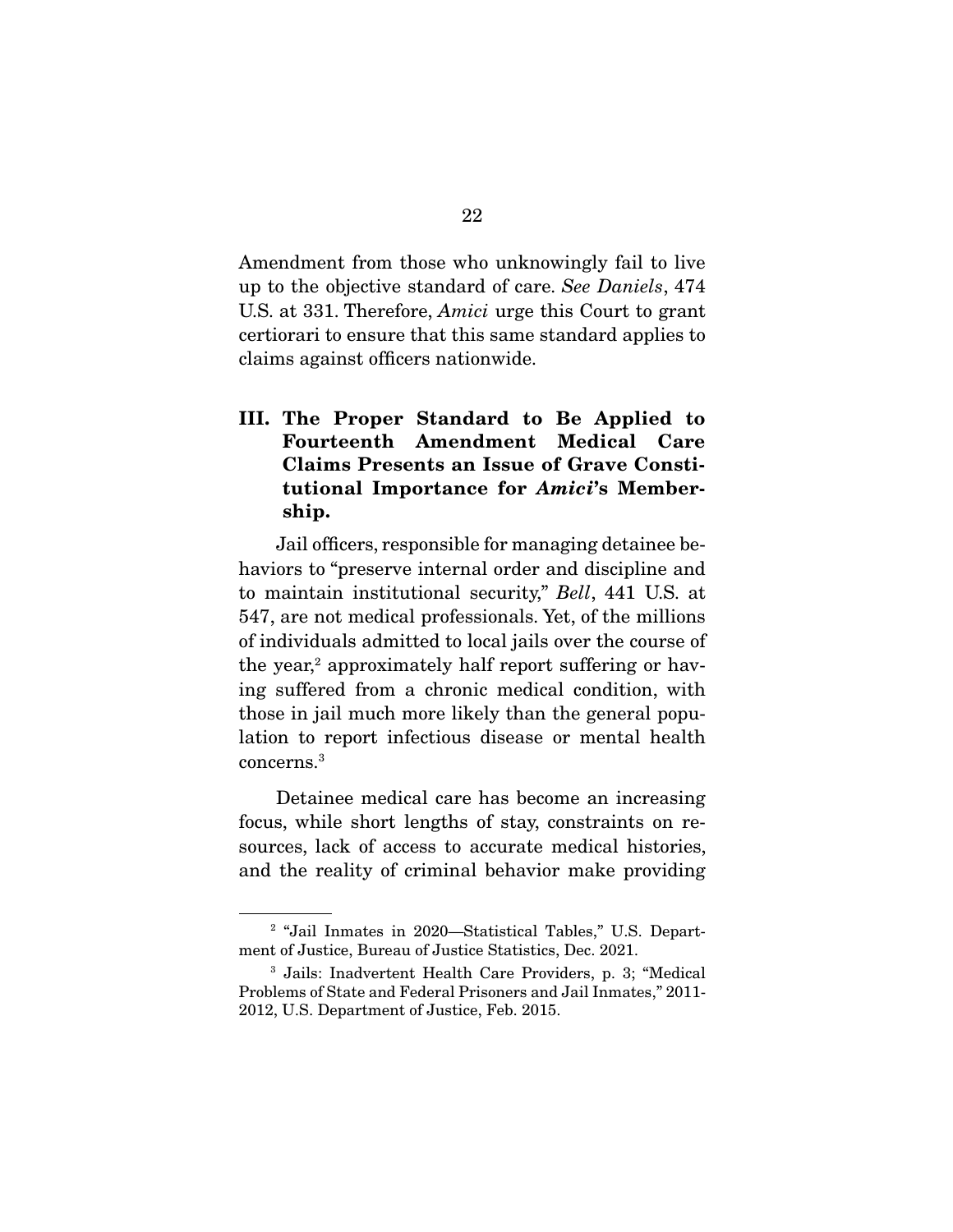health care extraordinarily difficult. With those concerns in mind, Amici understand that local entities are forced to make policy decisions regarding staffing and training that balance the need for security with constitutionally-required medical care and limited available resources.

 However, the question presented to this Court is not about the propriety of institutional practices or policy decisions. At its core, the question presented concerns the constitutional liability for an individual officer who may have never engaged in a single intentional act and who, under a purely objective standard, is left without any avenue to effectively mitigate risk.

 It is well-understood that an individual defendant can be held constitutionally liable only for the defendant's own unconstitutional acts. Ashcroft v. Iqbal, 556 U.S. 662 (2009). The traditional deliberate indifference standard upholds this bedrock principle by imposing liability only where a defendant officer was subjectively aware of a serious risk of harm.

 Applying an objective "should have known" standard exposes individual officers to liability which cannot be anticipated. If a jail officer without a medical education "should have known" of a serious risk of harm caused by a course of inaction, but undeniably did not, the question remains: is the individual officer personally responsible for that shortcoming or able to guard against the same? Just as a municipality cannot be held constitutionally liable for the actions of its employees, Monell v. Dep't of Soc. Servs. of City of New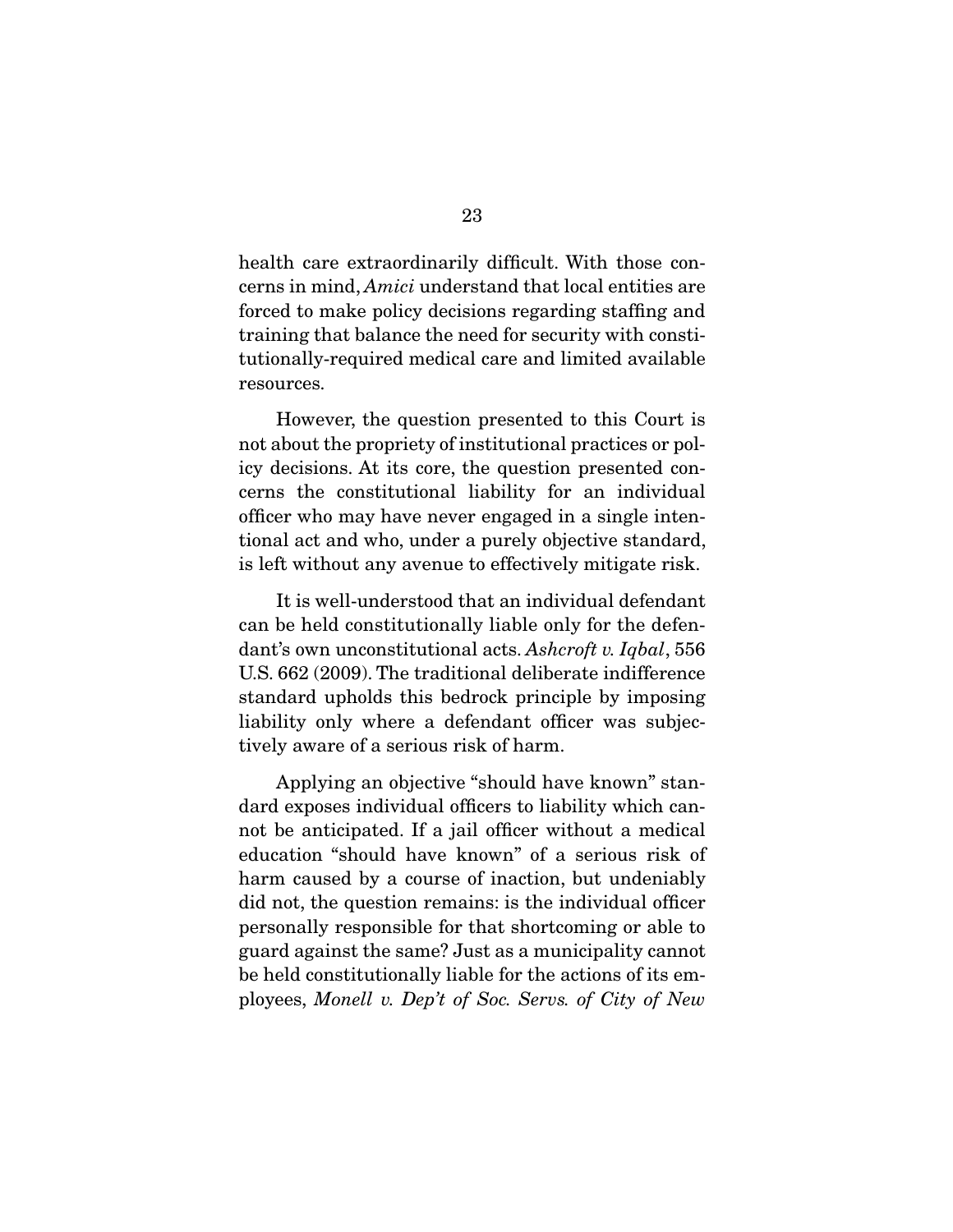York, 436 U.S. 658, 691 (1978), an employee should not be held liable for the decisions of the municipality. When disregarding an officer's subjective knowledge and intent in favor of a "should have known" standard, a court seeks to penalize individual officers for training and staffing decisions over which the individual has no control.

 This concern is not an academic exercise but has real consequences for individual jail staff who may face career-ending personal liability through no real fault of their own.

 An awareness by officers that every action will be judged against a mysterious reasonable jail officer significantly raises the bar for officers who are required to make snap decisions in real time and with limited information. The "should have known" standard will force officers to constantly second-guess their understanding of a situation, knowledge, and training, resulting in inefficiency and delay that could pose dangerous consequences in a detention facility.

 Constant second-guessing will similarly promote the distrust of trained medical professionals upon whom jailers were once entitled to rely. If constitutional liability is entirely untethered to personal awareness, jailers with no medical education will be required to scrutinize professional decisions out of fear that medical professionals may have missed a sign or symptom of which a "reasonable officer" should have been aware.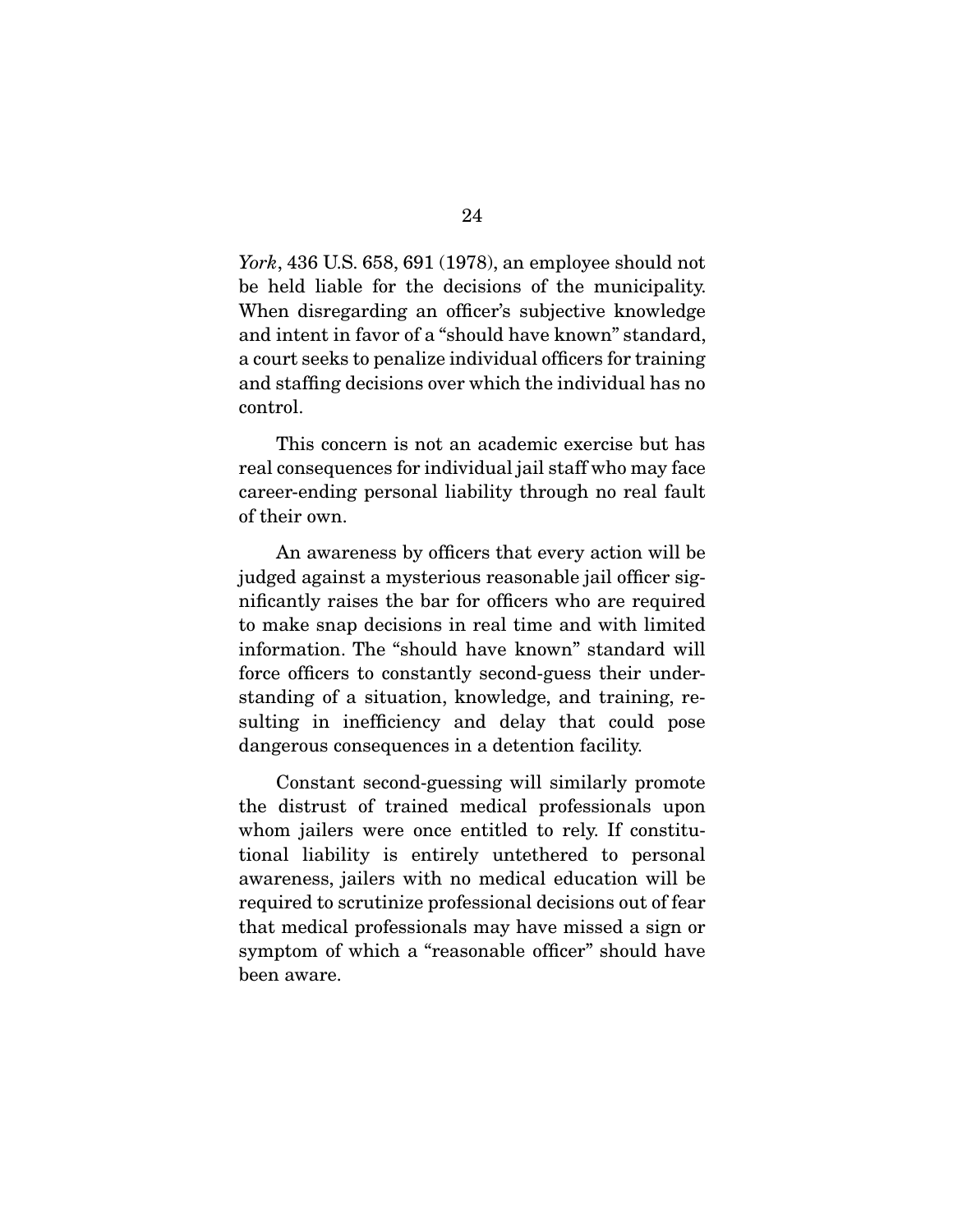This will likewise disrupt the chain of command necessary for efficient functioning of a detention facility. Officers will fear trusting the observations or decisions of their superiors or of an earlier shift on the possibility that those officers were not but should have been aware of an inmate medical need. Indeed, if an officer is to be held personally liable for failing to recognize medical conditions, every officer must be always on alert for even the slightest possible medical symptoms. This far exceeds the level of medical attention available to free persons outside of a detention facility.

 While Amici continuously advocate for effective training of custodial officials, it is unclear how even additional training could prevent liability under a standard that does not consider the "good faith" or training of the officer, but a hypothetical objective officer known only through the litigation process. It is only logical that, if individual jailers are held to a medical malpractice standard while in the stressful and often dangerous jail environment not designed for medical treatment, qualified jail officers will fear entering the profession, leaving only the "most resolute or the most irresponsible." Crawford-El v. Britton, 523 U.S. 574, 590 n.12 (1998).

#### **CONCLUSION**

--------------------------------- ♦ ---------------------------------

 Since 2016, eight of the thirteen circuits have weighed in on the standard to be applied to claims of inadequate medical care by pretrial detainees. There is